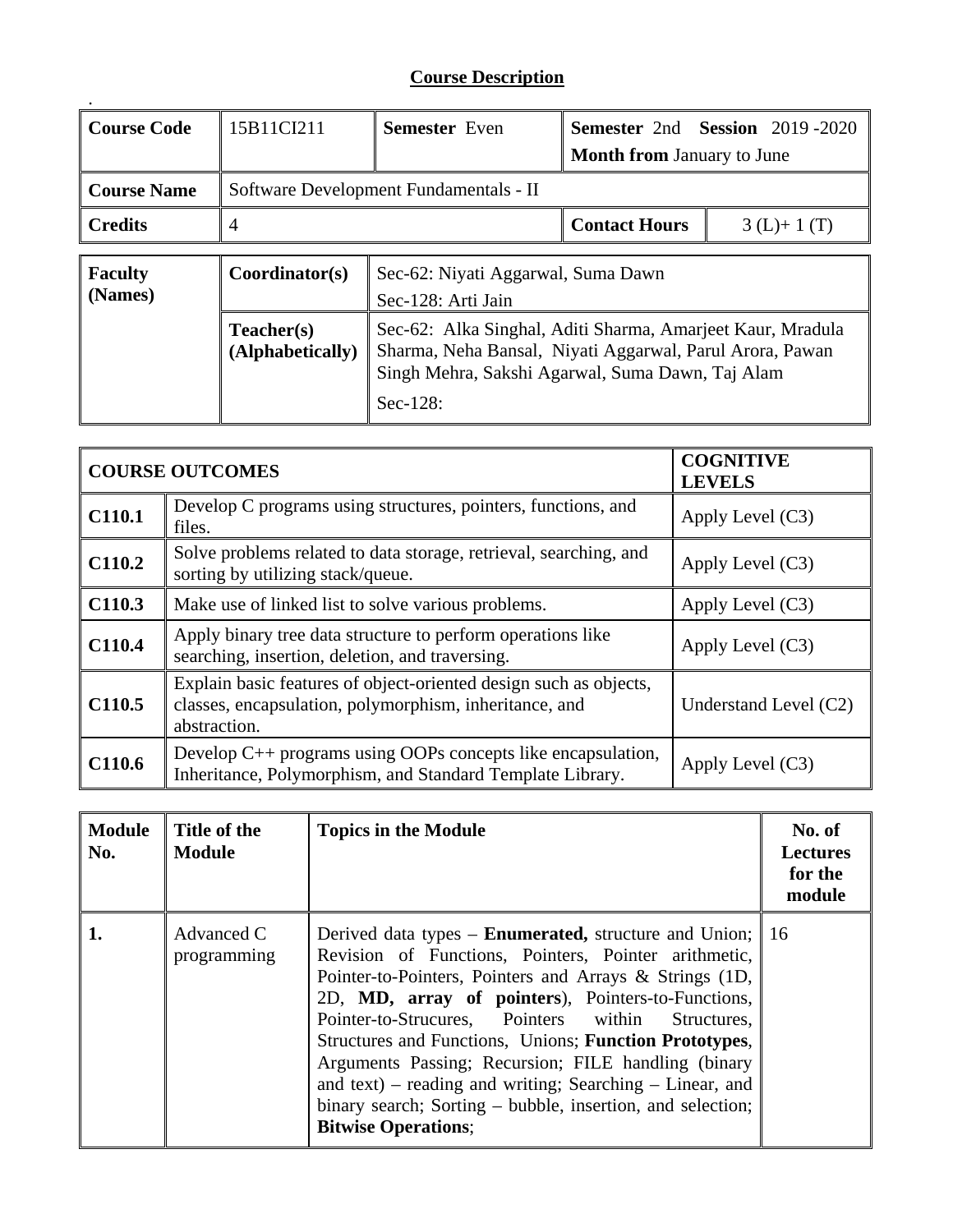| 2.                   | Implementations<br>and applications<br>of elementary<br>data structures | Stacks – implementation (array-based) and applications;<br>Queues: linear, and queue applications, circular, deque -<br>implementation and applications; Linked list -<br>application, storage; sparse matrix; Binary<br>trees-<br>implementation using arrays and pointers.                                                                                                                                                                                                        | 15 |
|----------------------|-------------------------------------------------------------------------|-------------------------------------------------------------------------------------------------------------------------------------------------------------------------------------------------------------------------------------------------------------------------------------------------------------------------------------------------------------------------------------------------------------------------------------------------------------------------------------|----|
| 3.                   | <b>Object Oriented</b><br>Programming                                   | Introduction to Object-Oriented Programming using C++,<br>objects, classes, methods, implementing functions in the<br>class, use of scope resolution operator, Access Modifiers,<br>static functions and static data members, constructor and<br>destructors, Inheritance: single, multiple, multi-level and<br>hybrid, Polymorphism: function and<br>operator<br>overloading, virtual member functions, abstract base<br>classes and pure virtual functions, Introduction to SDLC. | 14 |
|                      |                                                                         | <b>Total number of Lectures</b>                                                                                                                                                                                                                                                                                                                                                                                                                                                     | 45 |
|                      | <b>Evaluation Criteria</b>                                              |                                                                                                                                                                                                                                                                                                                                                                                                                                                                                     |    |
| <b>Components</b>    |                                                                         | <b>Maximum Marks</b>                                                                                                                                                                                                                                                                                                                                                                                                                                                                |    |
| T <sub>1</sub>       | 20                                                                      |                                                                                                                                                                                                                                                                                                                                                                                                                                                                                     |    |
| T <sub>2</sub><br>20 |                                                                         |                                                                                                                                                                                                                                                                                                                                                                                                                                                                                     |    |
| <b>End Semester</b>  | 35                                                                      |                                                                                                                                                                                                                                                                                                                                                                                                                                                                                     |    |
| <b>TA</b>            |                                                                         | 25 (Attendance = 07; Class Test, Quizzes, etc = 07; Internal assessment = $05$                                                                                                                                                                                                                                                                                                                                                                                                      |    |
|                      |                                                                         | Assignments in PBL mode = $06$ .)                                                                                                                                                                                                                                                                                                                                                                                                                                                   |    |
| <b>Total</b>         | 100                                                                     |                                                                                                                                                                                                                                                                                                                                                                                                                                                                                     |    |

|                  | <b>Text Reading material:</b>                                                                                                     |
|------------------|-----------------------------------------------------------------------------------------------------------------------------------|
| 1.               | E. Balagurusamy, "Programming In Ansi C", McGraw Hill Education India Pvt Ltd, 8 <sup>th</sup> Edition,<br>2019.                  |
| 2.               | B. S. Gottfried, "Programming with C", Schaum's Outlines, Mc Graw Hill, 4 <sup>th</sup> Edition.                                  |
| 3.               | G. Perry, and D. Miller, "C Programming Absolute Beginner's Guide, QUE Publication, 3rd<br>Edition, 2013                          |
| $\overline{4}$ . | David Griffiths, and Dawn Griffiths "Head First C 1/e Edition", O'Reilly Publication, 2012.                                       |
| $\overline{5}$   | B. Stroustrup, "The C++ Programming Language", 4th Edition, Addison-Wesley, 2013.                                                 |
| 6.               | T. Gaddis, "Starting Out with C++ from Control Structures to Objects", 9th edition, Pearson<br>Publication, 2017.                 |
| 7.               | B. E. Moo, J. Lajoie, S. B. Lippman, "C++ Primer", 5th Edition, Addison-Wesley Professional,<br>2013                              |
| 8.               | Y. P. Kanetkar, "Exploring C", BPB Publication, 2nd Edition, 2014.                                                                |
| 9.               | D. S. Malik, "C++ Programming: From Problem Analysis to Program Design, 6th Edition,<br>Course Technology, Cengage Learning, 2012 |
| 10.              | R. Thareja, "Computer Fundamentals and Programming in C", Oxford University Press, 2012.                                          |
| 11.              | Study Material provided by faculty                                                                                                |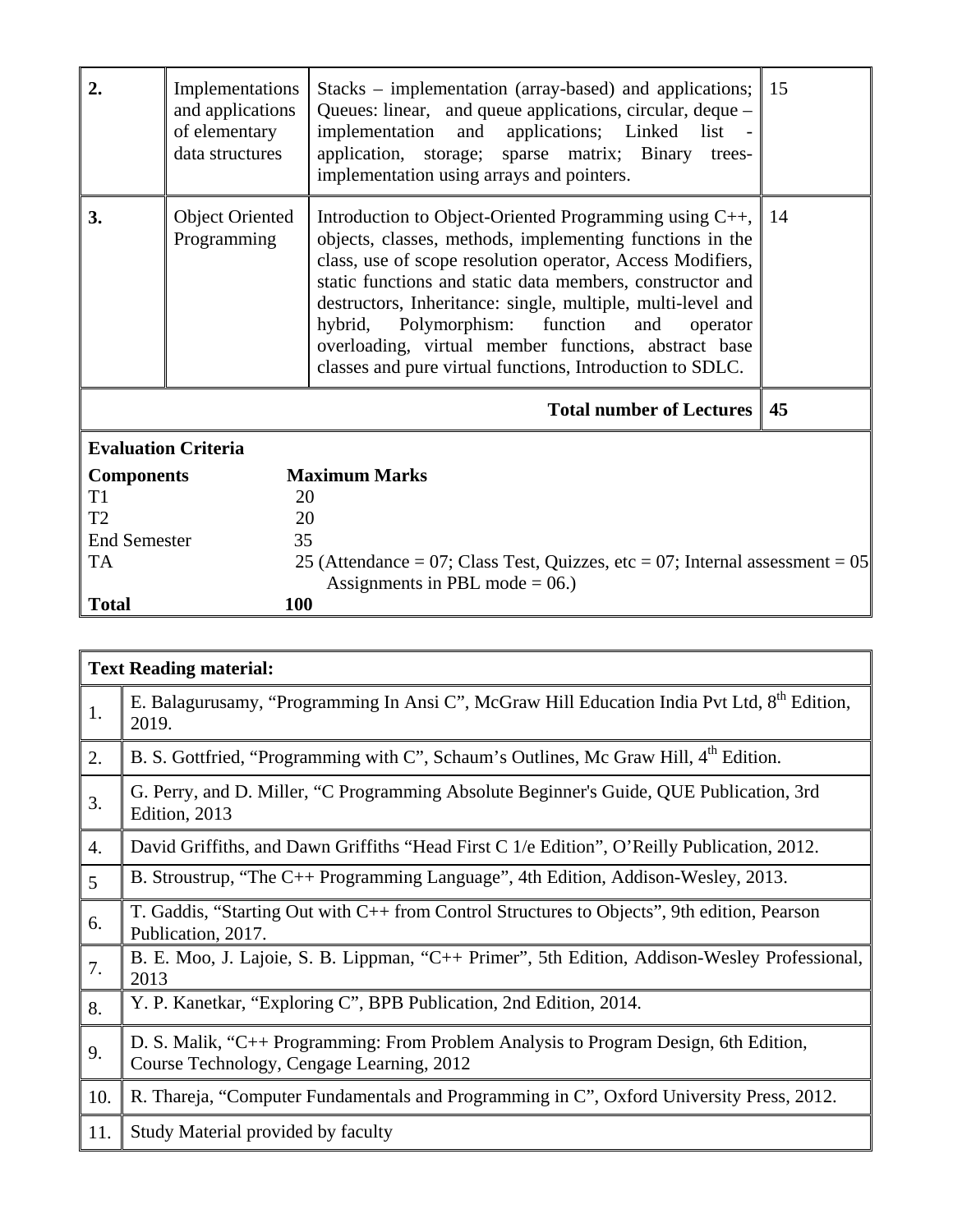|                         | <b>Recommended Reading material:</b>                                                                                       |
|-------------------------|----------------------------------------------------------------------------------------------------------------------------|
| 1                       | B W. Kernighan and Dennis M. Ritchie, "The C Programming Language", 2nd Edition, Prentice-<br>Hall India, New Delhi, 2002. |
| $\overline{2}$          | H. Schildt, "C: The Complete Reference", Tata McGraw-Hill Education, 4 <sup>th</sup> Edition, TMH 2000.                    |
| $\overline{3}$          | E. Horowitz, S. Sahni, "Fundamentals of Data Structures in C", 2008, Silicon press                                         |
| $\overline{\mathbf{4}}$ | E Balaguruswamy, "Object Oriented Programming with $C++$ ", 4th Edition, TMH, 2008                                         |
| 5                       | P. van der Linden, "Expert C Programming: Deep C Secrets", Prentice Hall, ISBN: 0131774298.                                |
| 6                       | M. Vine, "C Programming for the Absolute Beginner", Second Edition, 2008 Thomson Course<br>Technology.                     |
| 7                       | T. A. Budd, "An Introduction to Ob ject-Oriented Programming", 3rd Edition, Addison-Wesley,<br>2001                        |
| 8                       | Y. Kanethkar, "Let Us C", BPB Publication, 16th Edition, 2018.                                                             |
| 9                       | R. Lafore, "Object-Oriented Programming in C++", Fourth Edition, Sams Publishing, 2002.                                    |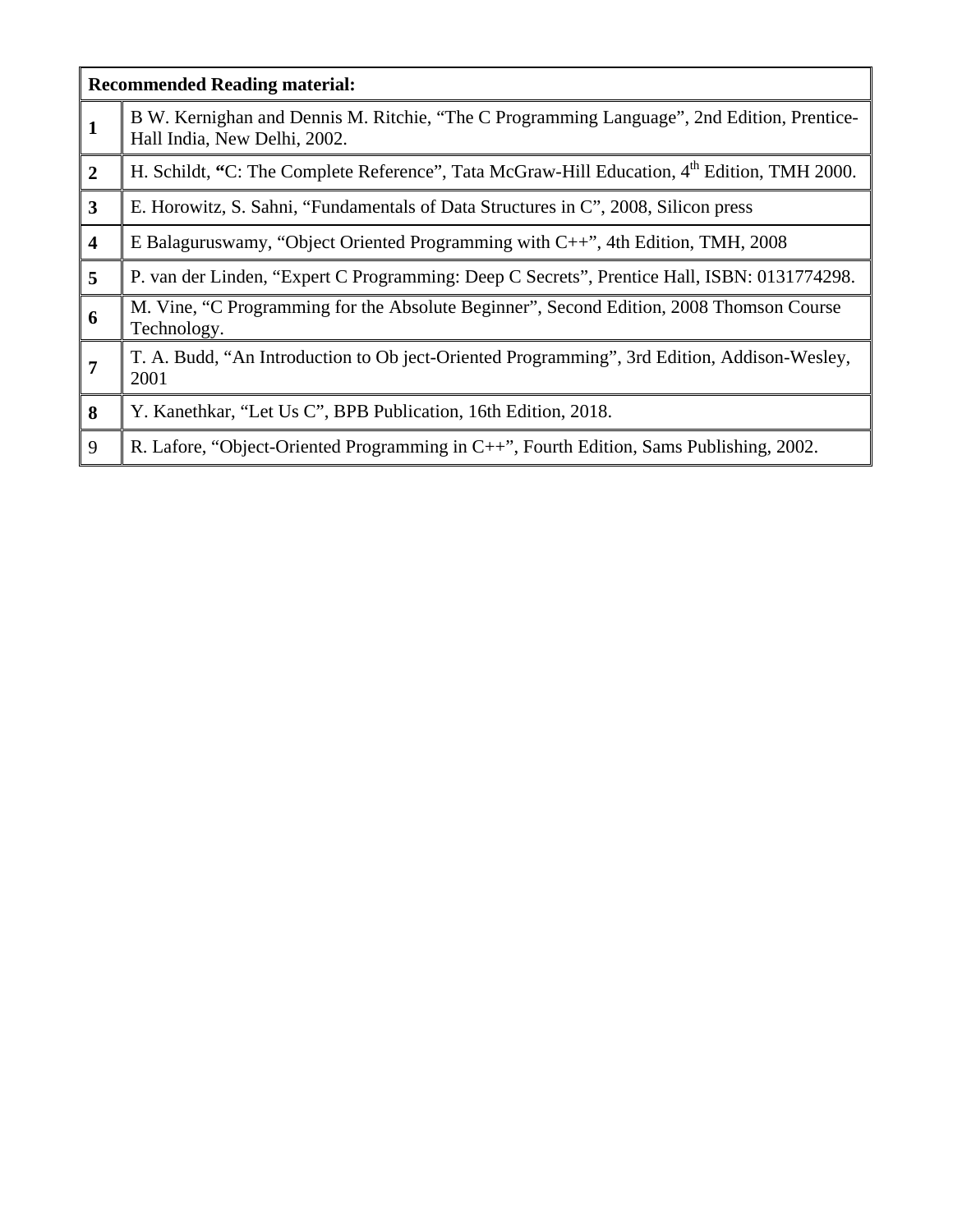#### **Detailed Syllabus Lecture-wise Breakup**

| <b>Course Code</b>                                   |                                                                                                                                 | 15B11EC111                     | <b>Semester</b> Even<br>(specify Odd/Even)                                                                                        |                                                                                                                                                                                                           | <b>Semester</b> 2 <sup>nd</sup> <b>Session</b> 2019-2020<br><b>Month from</b> Jan-June |  |                                   |
|------------------------------------------------------|---------------------------------------------------------------------------------------------------------------------------------|--------------------------------|-----------------------------------------------------------------------------------------------------------------------------------|-----------------------------------------------------------------------------------------------------------------------------------------------------------------------------------------------------------|----------------------------------------------------------------------------------------|--|-----------------------------------|
| <b>Course Name</b>                                   |                                                                                                                                 | <b>Electrical Science -1</b>   |                                                                                                                                   |                                                                                                                                                                                                           |                                                                                        |  |                                   |
| <b>Credits</b><br>$3+1$<br><b>Contact Hours</b><br>4 |                                                                                                                                 |                                |                                                                                                                                   |                                                                                                                                                                                                           |                                                                                        |  |                                   |
| <b>Faculty (Names)</b>                               |                                                                                                                                 | Coordinator(s)                 | Ashish Gupta, Madhu Jain                                                                                                          |                                                                                                                                                                                                           |                                                                                        |  |                                   |
|                                                      |                                                                                                                                 | Teacher(s)<br>(Alphabetically) | Atul Srivastava, Jyoti Vyas, Kaushal Nigam, Mandeep Narula, Neetu<br>Joshi, Nisha, Rachna Singh, Sajaivir Singh, Shraddha Saxena, |                                                                                                                                                                                                           |                                                                                        |  |                                   |
| <b>COURSE OUTCOMES</b>                               |                                                                                                                                 |                                |                                                                                                                                   |                                                                                                                                                                                                           |                                                                                        |  | <b>COGNITIVE</b><br><b>LEVELS</b> |
| C113.1                                               |                                                                                                                                 |                                |                                                                                                                                   | Recall the concepts of voltage, current, power and energy for<br>different circuit elements. Apply the Kirchhoff laws and different<br>analyzing techniques to identify the different circuit parameters. |                                                                                        |  | Apply Level<br>(C3)               |
| C113.2                                               | Define and apply the networks theorems in the complex AC and DC<br>circuits, networks. Demonstrate the physical model for given |                                |                                                                                                                                   | Applying Level<br>(C3)                                                                                                                                                                                    |                                                                                        |  |                                   |

|                | encans, networks. Demonstrate the physical moder for given<br>Sinusoidal AC signal and construct the phasor diagrams. | ししょり                              |
|----------------|-----------------------------------------------------------------------------------------------------------------------|-----------------------------------|
| $\vert$ C113.3 | Demonstrate the conept of resonance and operate different instrumental<br>and measurement equipments.                 | <b>Understanding Level</b>        |
| C113.4         | Demonstrate the construction and working of single phase transformer.                                                 | <b>Understanding Level</b><br>(C2 |

| <b>Module</b><br>No. | Title of the<br><b>Module</b>                        | <b>Topics in the Module</b>                                                                                                                                                                                                        | No. of<br><b>Lectures for</b><br>the module |
|----------------------|------------------------------------------------------|------------------------------------------------------------------------------------------------------------------------------------------------------------------------------------------------------------------------------------|---------------------------------------------|
| 1.                   | <b>Basic Concepts</b>                                | Voltage, Current, Power and Energy analysis for Circuit<br>elements (R, L, C), Independent and Dependent Sources,<br>Kirchhoff's Laws, Voltage Divider rule, Current Divider<br>rule                                               | 6                                           |
| 2.                   | DC Circuit<br>Analysis                               | Star-Delta Transformation, Source transformation, Mesh<br>and Supermesh Analysis, Nodal and super nodal Analysis                                                                                                                   | 6                                           |
| 3.                   | <b>Network Theorems</b>                              | Superposition Theorem, Thevenin's Theorem, Norton's<br>Theorem, Maximum Power Transfer Theorem                                                                                                                                     | 6                                           |
| $\overline{4}$ .     | Sinusoidal Steady<br><b>State Analysis</b>           | Physical Model for a Sinusoid, Average Value, Effective<br>Value, Phasor presentation, Addition of Phasor using<br>Complex Numbers, Concepts of impedance and admittance.                                                          | $\overline{4}$                              |
| 5.                   | <b>AC Network</b><br>Analysis and<br><b>Theorems</b> | Mesh and Nodal analysis, Superposition Theorem,<br>Thevenin's Theorem, Norton's Theorem, Maximum Power<br><b>Transfer Theorem</b>                                                                                                  | 6                                           |
| 6.                   | <b>Resonant Circuits</b>                             | Series and Parallel resonance, frequency response of Series<br>and Parallel resonance, Q-Factor, Bandwidth                                                                                                                         | $\overline{4}$                              |
| 7.                   | Electrical<br>Instruments                            | Essentials of an Instrument, Permanent Magnet Moving<br>Coil (PMMC) Instruments, voltmeter, ammeter, Ohmmeter,<br>Meter Sensitivity (Ohms-Per-Volt Rating); Loading Effect;<br>Multimeter; Cathode Ray Oscilloscope: Construction, | 6                                           |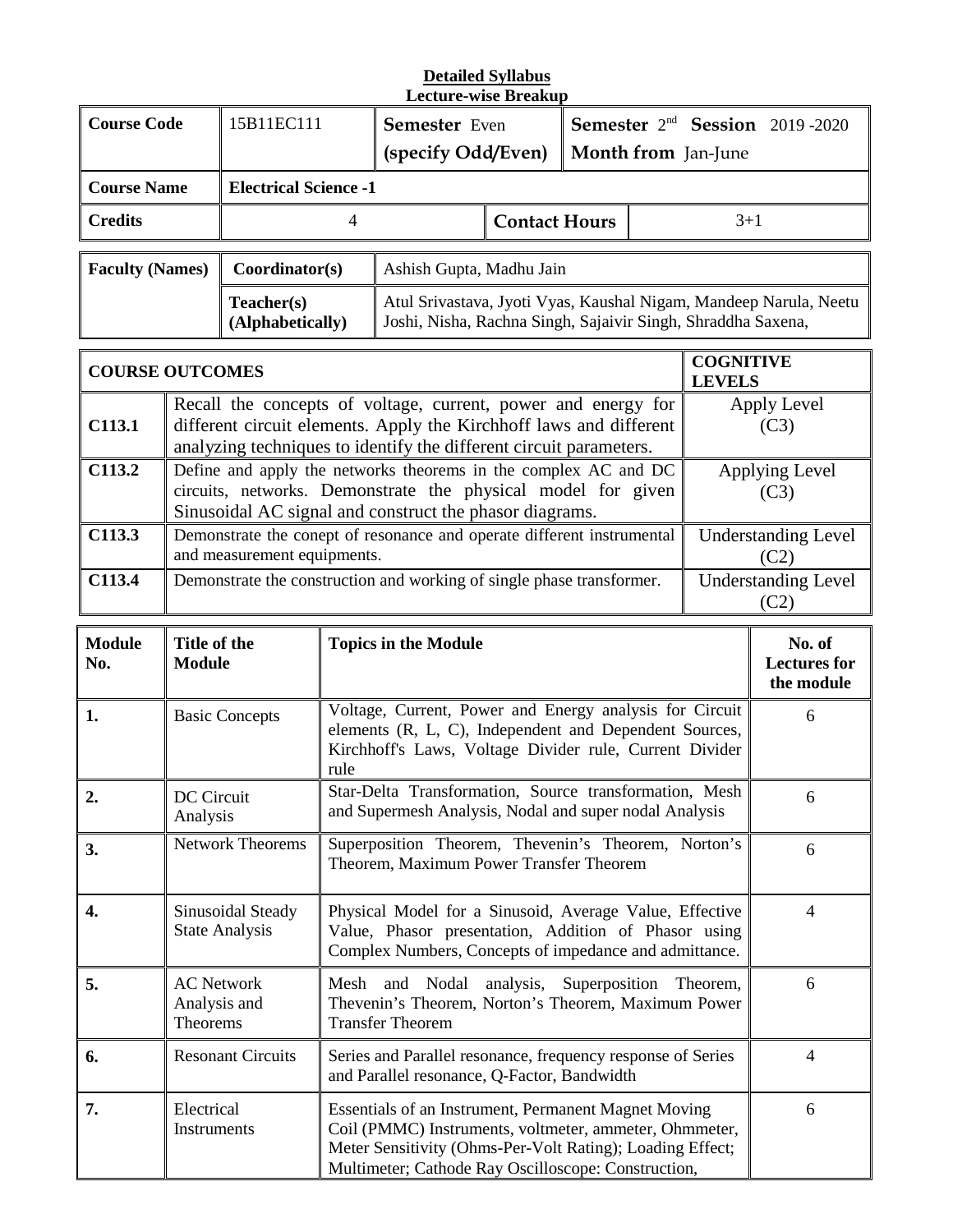|                                 |                                                                                                                                         | Working and Applications. Function Generators                                                                                                                                      |   |  |  |  |
|---------------------------------|-----------------------------------------------------------------------------------------------------------------------------------------|------------------------------------------------------------------------------------------------------------------------------------------------------------------------------------|---|--|--|--|
| 8.                              | Single Phase<br>Transformer                                                                                                             | Principle of operation, construction, e.m.f. equation,<br>equivalent circuit, power losses, efficiency (simple<br>numerical problems), introduction to auto transformer.           | 4 |  |  |  |
| <b>Total number of Lectures</b> |                                                                                                                                         |                                                                                                                                                                                    |   |  |  |  |
|                                 | <b>Evaluation Criteria</b>                                                                                                              |                                                                                                                                                                                    |   |  |  |  |
|                                 | <b>Components</b>                                                                                                                       | <b>Maximum Marks</b>                                                                                                                                                               |   |  |  |  |
| T1                              |                                                                                                                                         | 20                                                                                                                                                                                 |   |  |  |  |
| T <sub>2</sub>                  |                                                                                                                                         | 20                                                                                                                                                                                 |   |  |  |  |
|                                 | <b>End Semester Examination</b>                                                                                                         | 35                                                                                                                                                                                 |   |  |  |  |
| <b>TA</b>                       |                                                                                                                                         | 25 (Assignment = 10, Quiz = 5, Attendance = $10$ )                                                                                                                                 |   |  |  |  |
| <b>Total</b>                    |                                                                                                                                         | <b>100</b>                                                                                                                                                                         |   |  |  |  |
|                                 |                                                                                                                                         |                                                                                                                                                                                    |   |  |  |  |
|                                 |                                                                                                                                         | Recommended Reading material: Author(s), Title, Edition, Publisher, Year of Publication etc. (Text books,<br>Reference Books, Journals, Reports, Websites etc. in the IEEE format) |   |  |  |  |
| 1.                              | R.C. Dorf and James A. Svoboda, "Introduction to Electric Circuits", 9 <sup>th</sup> ed, John Wiley & Sons, 2013.                       |                                                                                                                                                                                    |   |  |  |  |
| 2.                              | Charles K. Alexander (Author), Matthew N.O Sadiku, "Fundamentals of Electric Circuits", 6 <sup>th</sup> ed, Tata Mc<br>Graw Hill, 2019. |                                                                                                                                                                                    |   |  |  |  |
| 3.                              | Robert L. Boylestad, Louis Nashelsky, "Electronic Devices and Circuit Theory", 11 <sup>th</sup> ed, Prentice Hall of<br>India, 2014.    |                                                                                                                                                                                    |   |  |  |  |
| 4.                              |                                                                                                                                         | D.C. Kulshreshtha, Basic Electrical Engineering, Revised 1 <sup>st</sup> ed, Tata Mc Graw Hill, 2017.                                                                              |   |  |  |  |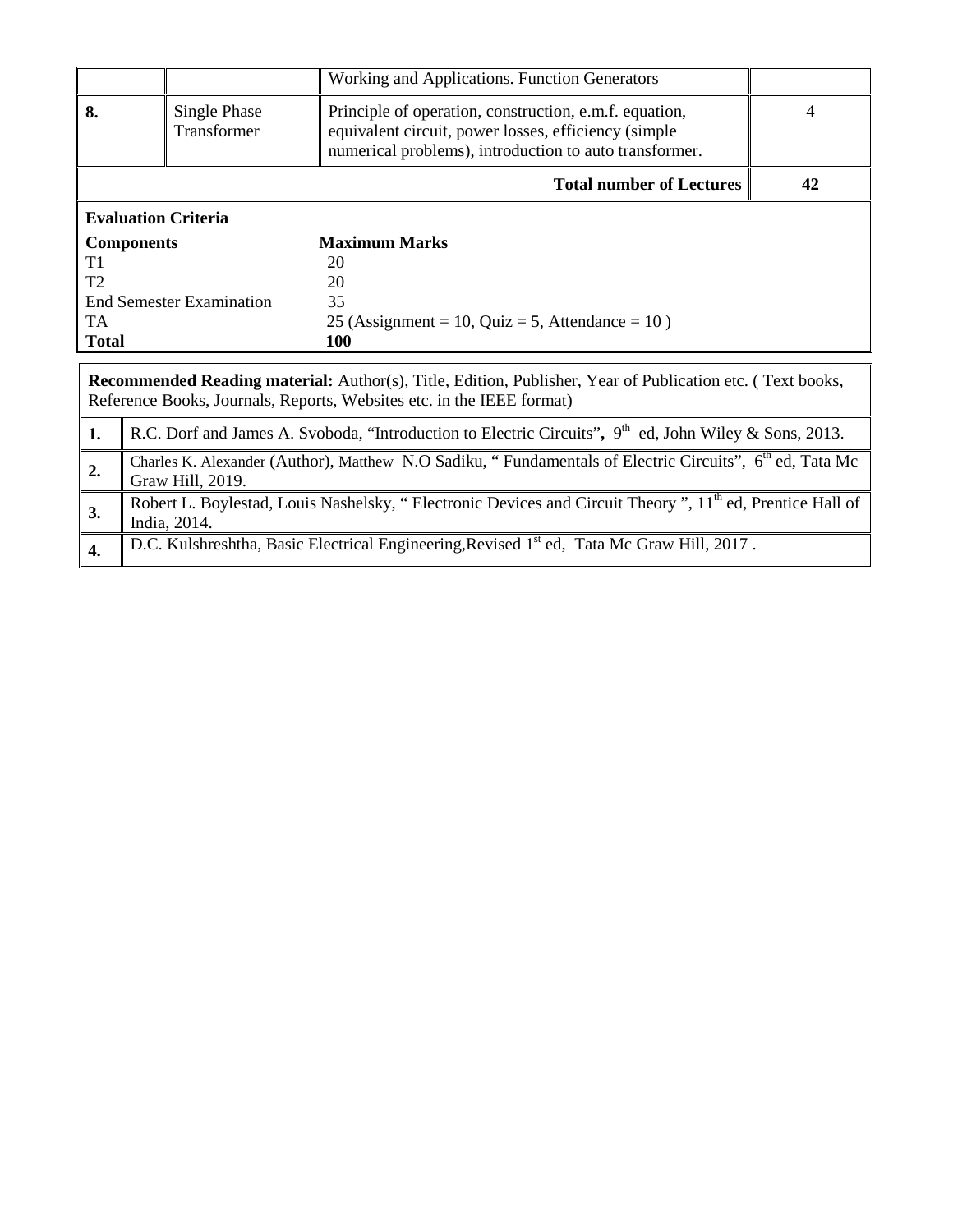## **Detailed Syllabus**

## **Lecture-wise Breakup**

| <b>Course Code</b>     |                                                                         | 15B11MA211                                                      |                        | <b>Semester Even</b><br>Semester II Session 2019-2020                    |                                |                                   |  |
|------------------------|-------------------------------------------------------------------------|-----------------------------------------------------------------|------------------------|--------------------------------------------------------------------------|--------------------------------|-----------------------------------|--|
|                        |                                                                         |                                                                 |                        |                                                                          | Month from Jan 2020- June 2020 |                                   |  |
| <b>Course Name</b>     |                                                                         | Mathematics 2                                                   |                        |                                                                          |                                |                                   |  |
| <b>Credits</b><br>4    |                                                                         |                                                                 |                        | <b>Contact Hours</b>                                                     | $3 - 1 - 0$                    |                                   |  |
| <b>Faculty</b>         |                                                                         | Coordinator(s)                                                  |                        | Dr. Anuj Bhardwaj & Dr. NehaAhlawat                                      |                                |                                   |  |
| (Names)                |                                                                         | Teacher(s)                                                      |                        | Dr. Anuj Bhardwaj, Prof. B.P. Chamola, Dr. D. C. S. Bisht,               |                                |                                   |  |
|                        |                                                                         | (Alphabetically)                                                |                        | Dr. NehaAhlawat, Dr. NehaSinghal, Dr. PuneetRana, Prof.                  |                                |                                   |  |
|                        |                                                                         |                                                                 |                        | R.C. Mittal, Prof. Sanjeev Sharma,                                       |                                |                                   |  |
| <b>COURSE OUTCOMES</b> |                                                                         |                                                                 |                        |                                                                          |                                | <b>COGNITIVE</b><br><b>LEVELS</b> |  |
|                        |                                                                         |                                                                 |                        | After pursuing the above mentioned course, the students will be able to: |                                |                                   |  |
| C106.1                 |                                                                         |                                                                 |                        | apply different methods for solving ordinary differential equations of   |                                | Applying Level                    |  |
|                        |                                                                         | second order.                                                   |                        |                                                                          |                                | (C3)                              |  |
| C106.2                 |                                                                         |                                                                 |                        | explain different tests/methods of convergence for infinite series.      |                                | Understanding<br>Level $(C2)$     |  |
| C106.3                 |                                                                         |                                                                 |                        | find the series solution of differential equations and use it to         |                                | Applying Level                    |  |
|                        |                                                                         |                                                                 |                        | construct Legendre's polynomials and Bessel's functions.                 |                                | (C3)                              |  |
| C106.4                 | classify the partial differential equations and apply Fourier series to | Applying Level                                                  |                        |                                                                          |                                |                                   |  |
|                        |                                                                         | find their solution.                                            |                        | explain Taylor's & Laurent's series expansion, singularities, residues   |                                | (C3)                              |  |
| C106.5                 |                                                                         | Understanding                                                   |                        |                                                                          |                                |                                   |  |
|                        |                                                                         | and transformations.                                            | Level $(C2)$           |                                                                          |                                |                                   |  |
| C106.6                 |                                                                         | apply the concept of complex variables to solve the problems of | Applying Level<br>(C3) |                                                                          |                                |                                   |  |
| <b>Module</b>          |                                                                         | Title of the                                                    |                        | complex differentiation and integrations.<br><b>Topics in the Module</b> |                                | No. of                            |  |
| No.                    |                                                                         |                                                                 |                        |                                                                          |                                | <b>Lectures for</b>               |  |
|                        | <b>Module</b>                                                           |                                                                 |                        |                                                                          |                                | the module                        |  |
| 1.                     |                                                                         | Second Order                                                    |                        | Linear Differential Equations of Second Order                            |                                | 5                                 |  |
|                        | Linear                                                                  |                                                                 |                        | with constant coefficients and with variable                             |                                |                                   |  |
|                        |                                                                         | Differential                                                    |                        | coefficients, Change of Variable, Variation of                           |                                |                                   |  |
|                        |                                                                         | Equations                                                       | Parameters.            |                                                                          |                                |                                   |  |
| 2.                     |                                                                         | Convergence of                                                  |                        | Convergence of series, Tests of convergence,                             |                                | $\overline{7}$                    |  |
|                        | Series and                                                              |                                                                 |                        | Alternating<br>Series, Absolute<br>$\&$<br>Conditional                   |                                |                                   |  |
|                        | <b>Fourier Series</b>                                                   |                                                                 |                        | Convergence,<br>Uniform Convergence.                                     | Fourier                        |                                   |  |
|                        | Series.                                                                 |                                                                 |                        |                                                                          |                                |                                   |  |
| 3.                     |                                                                         | Series Solution                                                 |                        | Series Solutions, Bessel Function, Recurrence                            |                                | $\overline{7}$                    |  |
|                        |                                                                         | and Special                                                     |                        | Relations and Orthogonality. Legendre functions,                         |                                |                                   |  |
|                        |                                                                         | Functions                                                       |                        | Recurrence relations and Orthogonality.                                  |                                |                                   |  |
| 4.                     | Partial                                                                 |                                                                 |                        | Classification and Solution of PDE, Equation of                          |                                | 5                                 |  |
|                        |                                                                         | Differential                                                    |                        | vibrating string, Solution of one dimensional wave                       |                                |                                   |  |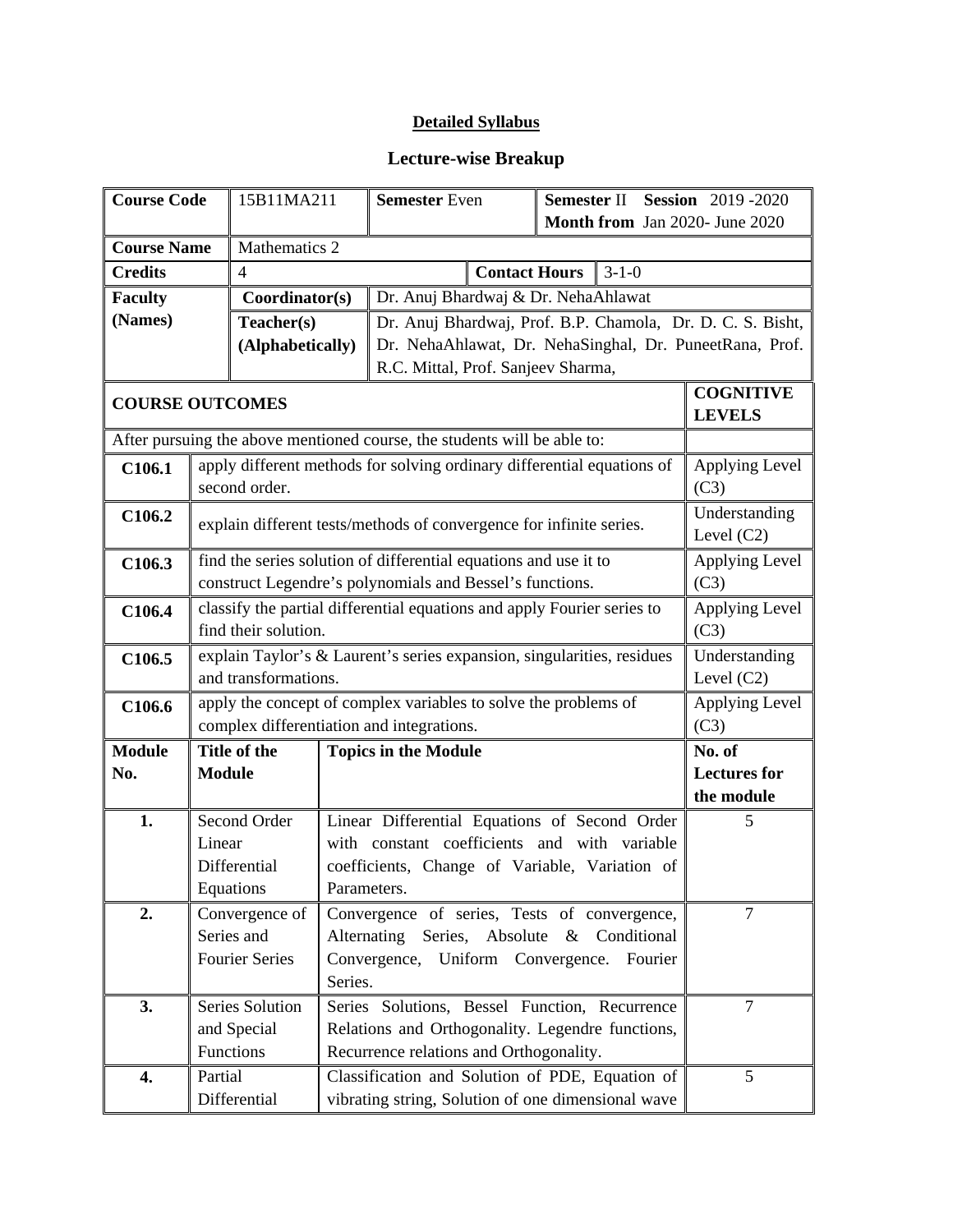|                |                                                                                                 | Equations                            | & heat equations.                                                                      |                |  |  |
|----------------|-------------------------------------------------------------------------------------------------|--------------------------------------|----------------------------------------------------------------------------------------|----------------|--|--|
|                | 5.                                                                                              | Complex                              | Limit,<br>Continuity<br>and<br>Differentiability<br>of                                 | 3              |  |  |
|                |                                                                                                 | Variables                            | of Complex<br>Functions<br>Variables,<br>Analytic                                      |                |  |  |
|                |                                                                                                 |                                      | Functions, Cauchy's Riemann Equations.                                                 |                |  |  |
|                | 6.                                                                                              | Complex                              | Integral Theorem,<br>Cauchy<br>Cauchy<br>Integral                                      | $\overline{4}$ |  |  |
|                |                                                                                                 | Integration                          | Formula and Applications.                                                              |                |  |  |
|                | 7.                                                                                              | <b>Series</b>                        | Taylor and Laurent Series Expansion, Poles and                                         | $\overline{4}$ |  |  |
|                |                                                                                                 | Expansion                            | Singularities.                                                                         |                |  |  |
|                | 8.                                                                                              | Contour                              | Residues, Cauchy's residue theorem and its                                             | 5              |  |  |
|                |                                                                                                 | Integration                          | applications.                                                                          |                |  |  |
|                | 9.                                                                                              | Conformal                            | <b>Bilinear transformation</b>                                                         | $\overline{2}$ |  |  |
|                |                                                                                                 | Mapping                              |                                                                                        |                |  |  |
|                |                                                                                                 | <b>Total number of Lectures</b>      |                                                                                        | 42             |  |  |
|                |                                                                                                 | <b>Evaluation Criteria</b>           |                                                                                        |                |  |  |
|                | <b>Components</b>                                                                               |                                      | <b>Maximum Marks</b>                                                                   |                |  |  |
| T <sub>1</sub> |                                                                                                 |                                      | 20                                                                                     |                |  |  |
| T <sub>2</sub> |                                                                                                 |                                      | 20                                                                                     |                |  |  |
|                | 35<br><b>End Semester Examination</b>                                                           |                                      |                                                                                        |                |  |  |
| <b>TA</b>      |                                                                                                 |                                      | 25 (Quiz, Assignments, Tutorials)                                                      |                |  |  |
| <b>Total</b>   |                                                                                                 |                                      | 100                                                                                    |                |  |  |
|                |                                                                                                 | <b>Recommended Reading material:</b> |                                                                                        |                |  |  |
| 1.             |                                                                                                 |                                      | Jain, R. K. & Iyenger, S. R. K., Advanced Engineering Mathematics, 3rd Ed., Narosa     |                |  |  |
|                | Publishing House, New Delhi, 2008.                                                              |                                      |                                                                                        |                |  |  |
| 2.             | Brown, J.W. & Churchill, R.V., Complex Variables and Applications, 6th Ed., McGrawHill,         |                                      |                                                                                        |                |  |  |
|                | 1996.                                                                                           |                                      |                                                                                        |                |  |  |
| 3.             | <b>Prasad, C., (a)</b> Mathematics for Engineers (b) Advanced Mathematics for Engineers, Prasad |                                      |                                                                                        |                |  |  |
|                | Mudranalaya, 1982.                                                                              |                                      |                                                                                        |                |  |  |
| 4.             |                                                                                                 |                                      | Kreysizg, E., Advanced Engineering Mathematics, 9th Edition, John Wieley & Sons, Inc., |                |  |  |
|                | 2011                                                                                            |                                      |                                                                                        |                |  |  |
| 5.             |                                                                                                 |                                      | Simmons, G. F., Differential Equations with Applications and Historical Notes, 2nd Ed. |                |  |  |
|                |                                                                                                 | McGraw Hill, 1991.                   |                                                                                        |                |  |  |
| 6.             | Spiegel, M.R., Complex Variables, Schaum's outline series, MacGraw-Hill, 2009.                  |                                      |                                                                                        |                |  |  |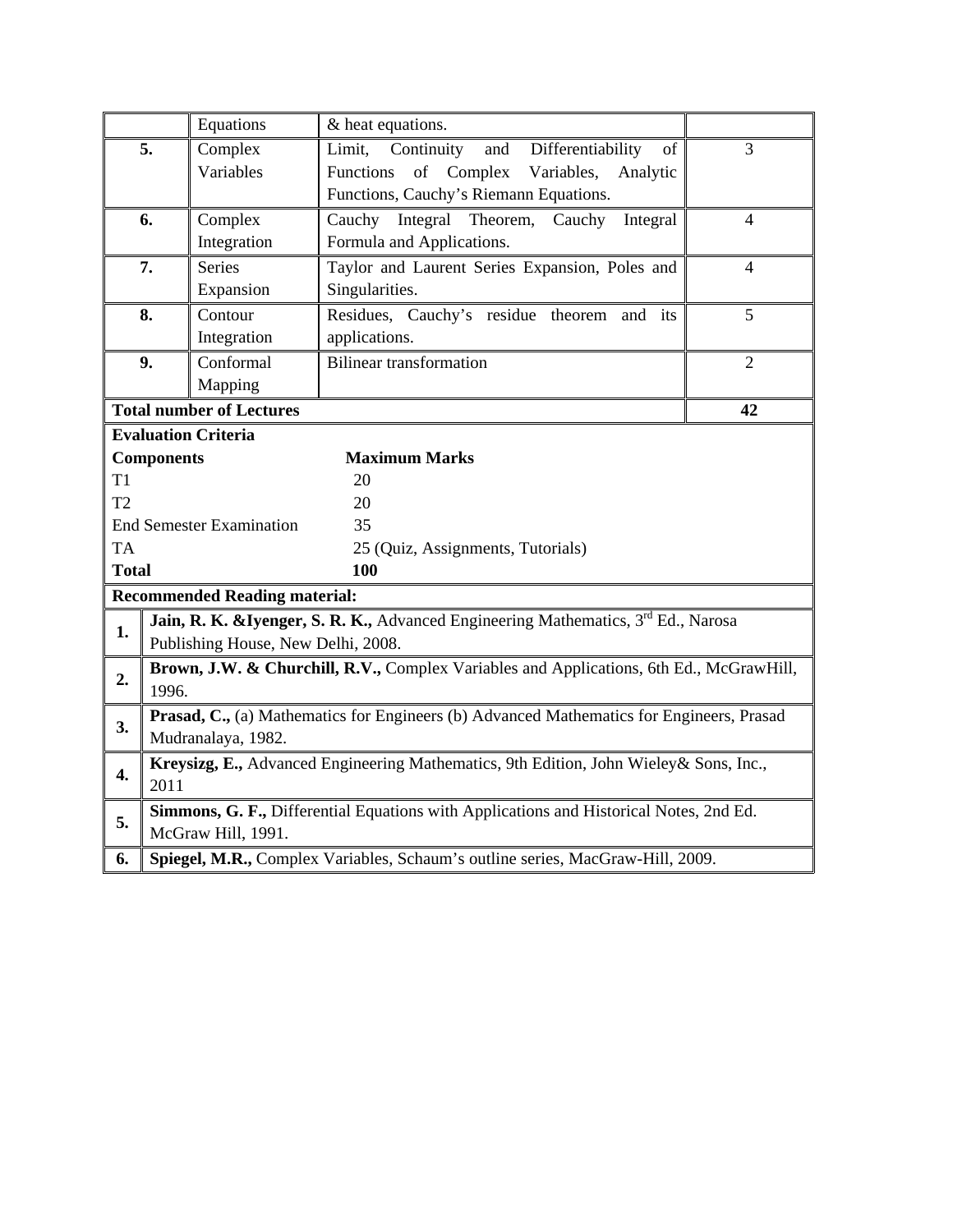#### **Detailed Syllabus Lecture-wise Breakup**

| Course Code    | 15B11PH211 | <b>Semester: Even</b> |                      | <b>Semester: II Session</b> 2019 -2020<br><b>Month from: January to June</b> |
|----------------|------------|-----------------------|----------------------|------------------------------------------------------------------------------|
| Course Name    | PHYSICS-2  |                       |                      |                                                                              |
| <b>Credits</b> |            |                       | <b>Contact Hours</b> |                                                                              |

| <b>Faculty (Names)</b> | Coordinator(s)                 | Dr. Vivek Sajal & Dr. Suneet Kumar Awasthi                                                                                                                                                                             |
|------------------------|--------------------------------|------------------------------------------------------------------------------------------------------------------------------------------------------------------------------------------------------------------------|
|                        | Teacher(s)<br>(Alphabetically) | Alok Pratap Singh Chauhan<br>Amit Verma<br>Anuj Kumar<br>Anuraj Panwar<br>Anshu D. Varshney<br>Ashish Bhatnagar<br>D. K. Rai<br>Dinesh Tripathi<br>Himanshu Pandey<br>Manoj Kumar<br>Manoj Tripathi<br>Navendu Goswami |
|                        |                                | R. K. Dwivedi<br>S. C. Katyal<br>Suneet Kumar Awasthi<br>Vikas Malik<br>Vivek Sajal                                                                                                                                    |

| <b>COURSE OUTCOMES</b> |                                                                                                                                      | <b>COGNITIVE LEVELS</b> |
|------------------------|--------------------------------------------------------------------------------------------------------------------------------------|-------------------------|
| CO <sub>1</sub>        | Recall the basic concepts relating to electromagnetic theory, statistical<br>physics, lasers, fiber optics and solid state physics.  | Remembering $(C1)$      |
| CO <sub>2</sub>        | Illustrate the various physical phenomena with interpretation based on the<br>mathematical expressions involved.                     | Understanding $(C2)$    |
| CO <sub>3</sub>        | Apply the basic principles in solving variety of problems related to lasers,<br>electromagnet theory, fiber and solid state physics. | Applying $(C3)$         |
| CO <sub>4</sub>        | Analyze and examine the solution of the problems using physical and<br>mathematical concepts involved in the course.                 | Analyzing (C4)          |

| <b>Module</b><br>No. | Title of the<br><b>Module</b>         | <b>Topics in the Module</b>                                                                                                                                                                                                                                                                                                                                                                                                                                                                                                                                                                                                               | No. of<br><b>Lectures for</b><br>the module |
|----------------------|---------------------------------------|-------------------------------------------------------------------------------------------------------------------------------------------------------------------------------------------------------------------------------------------------------------------------------------------------------------------------------------------------------------------------------------------------------------------------------------------------------------------------------------------------------------------------------------------------------------------------------------------------------------------------------------------|---------------------------------------------|
| 1.                   | Electromagnetism<br>and Optical Fiber | Coulomb's law, Gauss law and its applications, Treatment<br>of electrostatic problems by solution of Laplace and<br>Poisson's equations, Biot-Savart law, Ampere's law,<br>Maxwell's equations in free space and dielectric media.<br>Electromagnetic waves, Derivations of expressions for<br>energy density and energy flux (Poynting vector) in an<br>electromagnetic field, Radiation pressure. Propagation of<br>EM waves through boundary-Reflection, Refraction,<br>Absorption and Total Internal Reflection. Light propagation<br>in fibers and Graded Index fibers, Numerical Aperture and<br>Attenuation, Single and Multimode. | 18                                          |
| 2.                   | Statistical                           | Maxwell-Boltzmann, Bose-Einstein and Fermi-Dirac                                                                                                                                                                                                                                                                                                                                                                                                                                                                                                                                                                                          | 08                                          |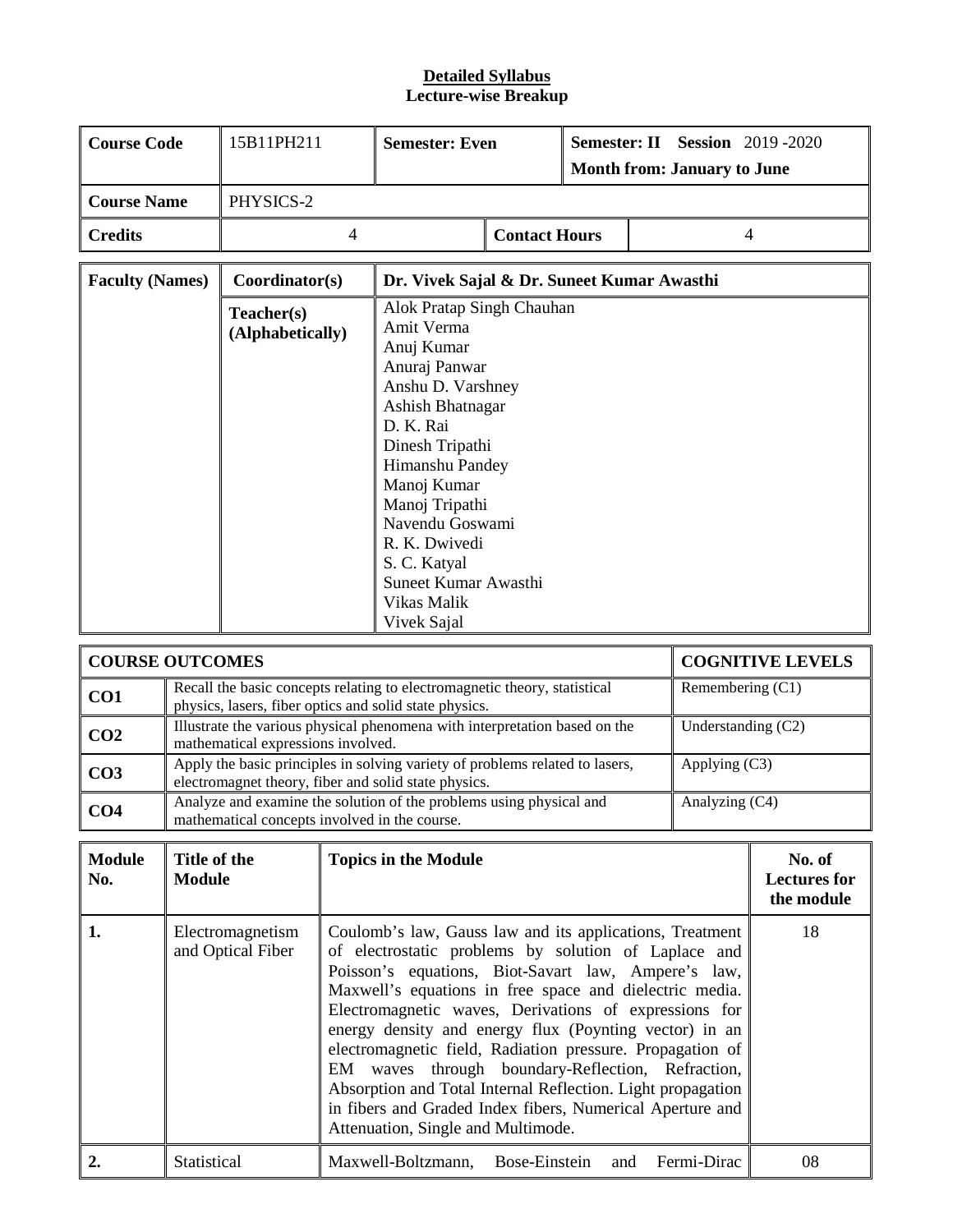|                                       | Distributions and<br>Lasers                          | distributions and their applications. Principle and working<br>of laser, Einstein A and B coefficients, Ruby Laser.                                                                                                                                                                                                                                            |    |
|---------------------------------------|------------------------------------------------------|----------------------------------------------------------------------------------------------------------------------------------------------------------------------------------------------------------------------------------------------------------------------------------------------------------------------------------------------------------------|----|
| 3.                                    | <b>Solid State</b><br>Physics                        | Basic ideas of bonding in solids, Crystal structure, Bragg's<br>law X-ray diffraction, Band theory of solids, Distinction<br>between metals, semiconductors and insulators. Electronic<br>conduction in metals, Intrinsic and extrinsic (n and p-type)<br>semiconductors and their electrical conductivity. p-n<br>junction and Hall effect in semiconductors. | 14 |
|                                       |                                                      | <b>Total number of Lectures</b>                                                                                                                                                                                                                                                                                                                                | 40 |
|                                       | <b>Evaluation Criteria</b>                           |                                                                                                                                                                                                                                                                                                                                                                |    |
| T1<br>T2<br><b>TA</b><br><b>Total</b> | <b>Components</b><br><b>End Semester Examination</b> | <b>Maximum Marks</b><br>20<br>20<br>35<br>25<br>(a) Quizes / class tests $(07 M)$ ,<br>(b) Attendance $(07 M)$<br>(c) Internal Assessment (05)<br>(d) Assignments in PBL mode $(06 M)$<br>100                                                                                                                                                                  |    |
|                                       |                                                      | <b>Recommended Reading material:</b> Author(s), Title, Edition, Publisher, Year of Publication etc. (Text books,<br>Reference Books, Journals, Reports, Websites etc. in the IEEE format)                                                                                                                                                                      |    |
| 1.                                    |                                                      | D. J. Griffiths, Introduction to electrodynamics, Pearson India.                                                                                                                                                                                                                                                                                               |    |
| 2.                                    |                                                      | G. Keiser, Optical Fiber Communications, Tata Mc Graw Hill Education.                                                                                                                                                                                                                                                                                          |    |
| 3.                                    |                                                      | A. Beiser, Concepts of Modern Physics, Mc Graw Hill International.                                                                                                                                                                                                                                                                                             |    |
| 4.                                    |                                                      | S. O. Pillai, Solid State physics, New Age International (P) Limited.                                                                                                                                                                                                                                                                                          |    |
| 5.                                    |                                                      | B. G. Streetman & S. Banerjee, Solid State Electronic Devices, Prentice-Hall India.                                                                                                                                                                                                                                                                            |    |

Ш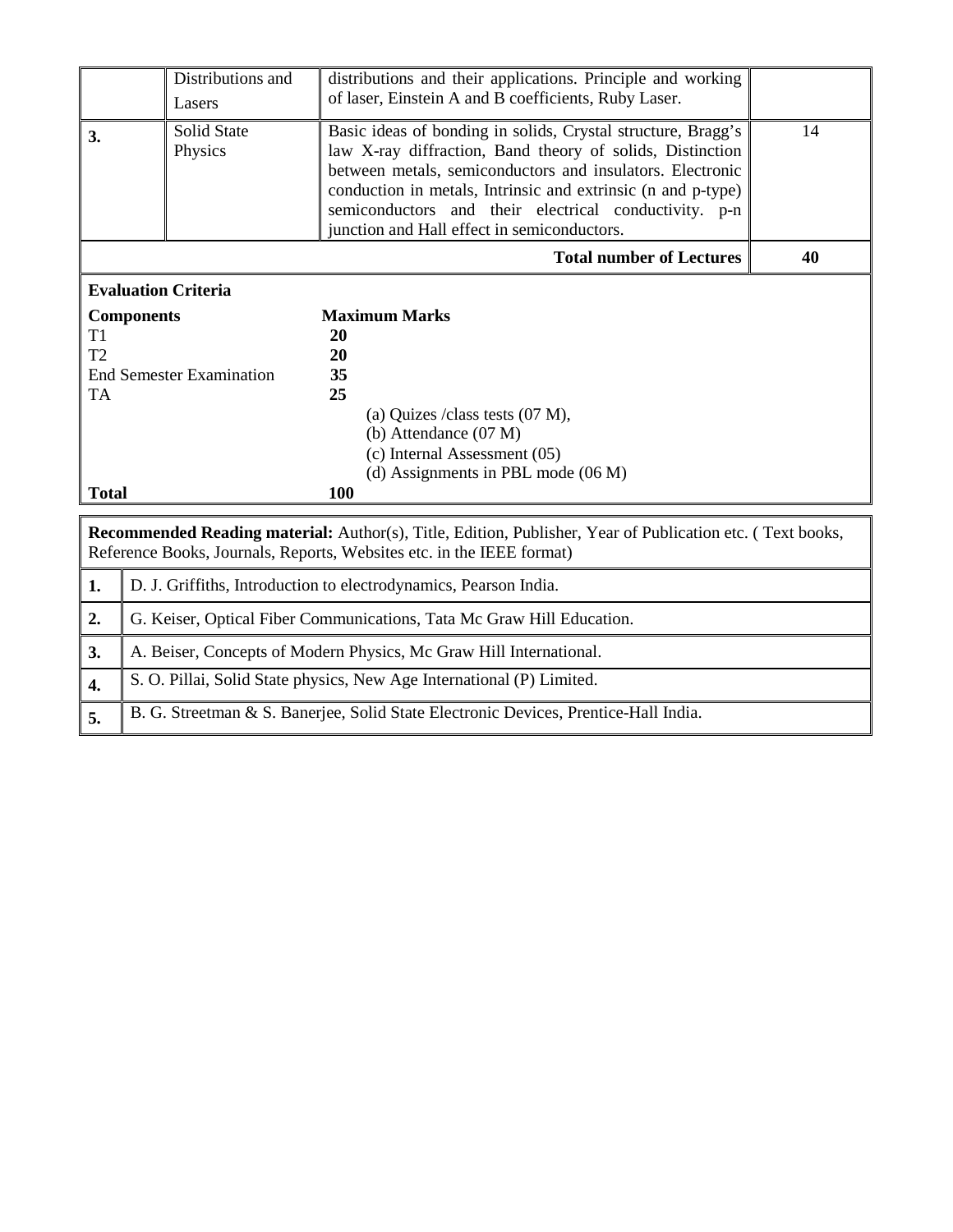## **Detailed Syllabus**

| <b>Course Code</b> | 15B17Cl271                               | Semester: Even |                      | Semester 2 <sup>nd</sup> Session 2019-2020<br>Month from Jan-May 2020 |
|--------------------|------------------------------------------|----------------|----------------------|-----------------------------------------------------------------------|
| <b>Course Name</b> | Software Development Fundamental - 2 LAB |                |                      |                                                                       |
| <b>Credits</b>     |                                          |                | <b>Contact Hours</b> |                                                                       |

| <b>Faculty (Names)</b> | Coordinator(s)                     | Dr. Parul Agarwal (J62)<br>Dr. Himani Bansal (J128)                                                                                                                                                                         |
|------------------------|------------------------------------|-----------------------------------------------------------------------------------------------------------------------------------------------------------------------------------------------------------------------------|
|                        | Teacher(s) J62<br>(Alphabetically) | Aditi Sharma, Adwitiya Sinha, Alka, Amarjeet Kaur, Ankita Verma, Anuja<br>Arora, K.Rajalakshmi, Manju, Megha Rathi, Mradula Sharma, Neha Bansal,<br>Niyati Aggrawal, Parul Agarwal, Sakshi Agarwal, Sarishty Gupta, Shulabh |

| <b>COURSE OUTCOMES</b> |                                                                                                                                                          | <b>COGNITIVE LEVELS</b> |
|------------------------|----------------------------------------------------------------------------------------------------------------------------------------------------------|-------------------------|
| CO <sub>1</sub>        | Make use of structures, pointers, functions, and files to build basic C<br>programs.                                                                     | Apply (level 3)         |
| CO <sub>2</sub>        | Construct stack/queue based solutions for data storage, retrieval,<br>searching, and sorting problems.                                                   | Apply (level 3)         |
| CO <sub>3</sub>        | Apply linked list data structure to solve problems like polynomial<br>operations and sparse matrix representation.                                       | Apply (level 3)         |
| CO <sub>4</sub>        | Build operations like searching, insertion, deletion, traversing on<br>binary tree data structure.                                                       | Apply (level 3)         |
| CO <sub>5</sub>        | Demonstrate fundamental concepts of object-oriented programming<br>i.e. objects, classes, encapsulation, polymorphism, inheritance, and<br>abstraction.  | Understand (level 2)    |
| CO <sub>6</sub>        | Apply object-oriented programming features like encapsulation,<br>Inheritance, Polymorphism, and Standard Template Library to<br>construct C++ programs. | Apply (level 3)         |

| <b>Module</b> | Title of the Module | <b>List of Experiments</b> |  |
|---------------|---------------------|----------------------------|--|
| No.           |                     |                            |  |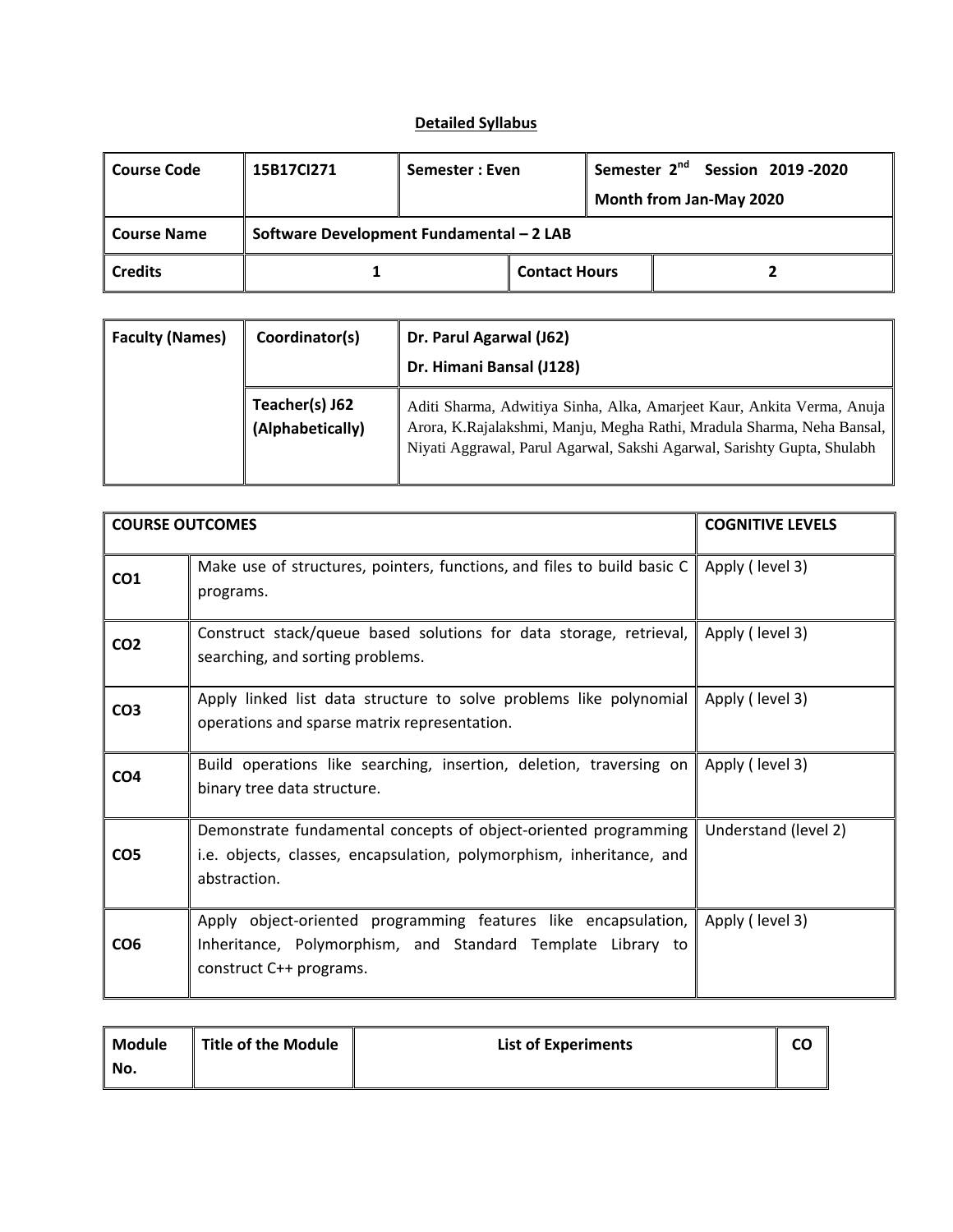| 1.                         | Structures                                             | Write C programs to store heterogeneous data and<br>perform basic queries over it.                                                                                                                                        | CO <sub>1</sub> |
|----------------------------|--------------------------------------------------------|---------------------------------------------------------------------------------------------------------------------------------------------------------------------------------------------------------------------------|-----------------|
| 2.                         | Pointers<br>&<br>Functions                             | Write C programs using pointers and recursive functions<br>like palindrome, factorial, fibonacci series, number system<br>etc. using array of pointers                                                                    | CO <sub>1</sub> |
| 3.                         | File Handling &<br><b>Dynamic Memory</b><br>Allocation | Write menu driven C programs to perform basic file<br>operations (create, read, write, update).                                                                                                                           | CO <sub>1</sub> |
| 4.                         | Searching & Sorting                                    | Write C programs to perform searching (Linear and<br>binary) and sorting (Insertion, bubble, selection) on set of<br>n numbers, strings using runtime input or stored input<br>from a file. Program on bitwise operators. | CO <sub>2</sub> |
| 5.                         | <b>Stacks</b>                                          | Write C programs using LIFO concept such as push an<br>element, pop an element, display status of the stack and<br>arithmetic expressions evaluation and representations.                                                 | CO <sub>2</sub> |
| 6.                         | Queue                                                  | Write programs in C to perform operations on queues<br>using array implementation.                                                                                                                                        | CO <sub>2</sub> |
| 7.                         | <b>Linked List</b>                                     | Write programs in C to perform basic operations (add,<br>delete, search etc.) via linked list representation. Use<br>dynamic memory allocation.                                                                           | CO <sub>3</sub> |
| 8.                         | <b>Binary Tree</b>                                     | Write programs in C to implement binary tree properties<br>(traversal, leaf node identification, height etc.) using array<br>and linked list representation.                                                              | CO <sub>4</sub> |
| 9.                         | Introduction to $C++$<br>Classes<br>and<br>Objects     | Understand fundamental concepts of OOPs i.e. objects,<br>classes, constructor, destructor, friend function through<br>output based C++ programs.                                                                          | CO <sub>5</sub> |
| 10.                        | Object<br>oriented<br>programming<br>Concepts          | in C++ using OOPs<br>Write<br>programs<br>concept<br>like<br>encapsulation,<br>Inheritance,<br>Polymorphism<br>and<br>Abstraction.                                                                                        | CO <sub>6</sub> |
| <b>Evaluation Criteria</b> |                                                        |                                                                                                                                                                                                                           |                 |
| <b>Components</b>          |                                                        | <b>Maximum Marks</b>                                                                                                                                                                                                      |                 |
| Lab Test -1                |                                                        | 20                                                                                                                                                                                                                        |                 |
| Lab Test -2<br>TA          |                                                        | 20<br>60                                                                                                                                                                                                                  |                 |
| <b>Total</b>               |                                                        | 100                                                                                                                                                                                                                       |                 |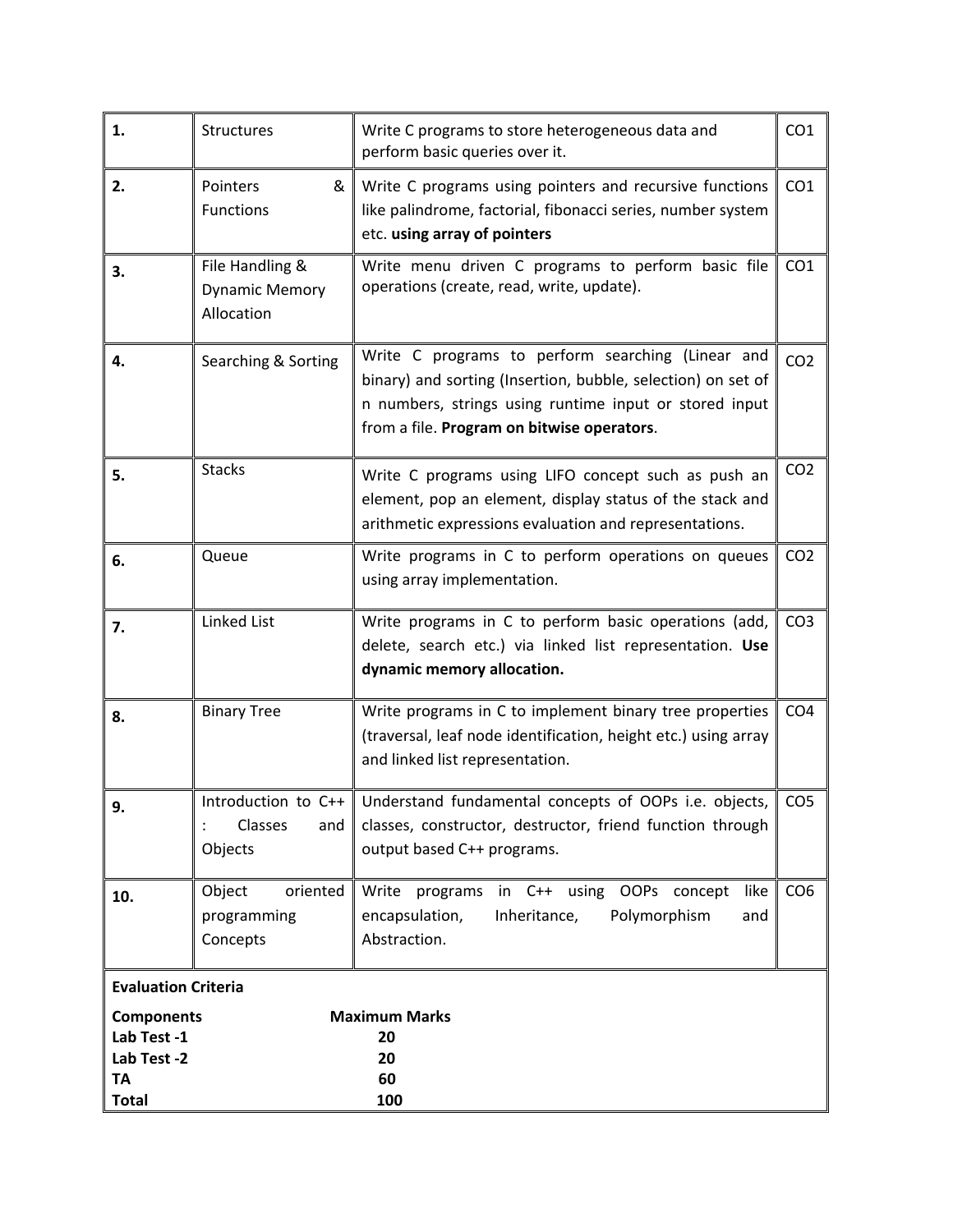|                | <b>Text Reading material:</b>                                                                                                     |
|----------------|-----------------------------------------------------------------------------------------------------------------------------------|
| 1.             | E. Balagurusamy, "Programming In Ansi C", McGraw Hill Education India Pvt Ltd, 8 <sup>th</sup> Edition,<br>2019.                  |
| 2.             | B. S. Gottfried, "Programming with C", Schaum's Outlines, Mc Graw Hill, 4 <sup>th</sup> Edition.                                  |
| 3.             | G. Perry, and D. Miller, "C Programming Absolute Beginner's Guide, QUE Publication, 3rd<br>Edition, 2013                          |
| 4.             | David Griffiths, and Dawn Griffiths "Head First C 1/e Edition", O'Reilly Publication, 2012.                                       |
| 5              | B. Stroustrup, "The C++ Programming Language", 4th Edition, Addison-Wesley, 2013.                                                 |
| 6.             | T. Gaddis, "Starting Out with C++ from Control Structures to Objects", 9th edition, Pearson<br>Publication, 2017.                 |
| 7.             | B. E. Moo, J. Lajoie, S. B. Lippman, "C++ Primer", 5th Edition, Addison-Wesley Professional,<br>2013                              |
| 8.             | Y. P. Kanetkar, "Exploring C", BPB Publication, 2nd Edition, 2014.                                                                |
| 9.             | D. S. Malik, "C++ Programming: From Problem Analysis to Program Design, 6th Edition,<br>Course Technology, Cengage Learning, 2012 |
| 10.            | R. Thareja, "Computer Fundamentals and Programming in C", Oxford University Press, 2012.                                          |
| 11.            | Study Material provided by faculty                                                                                                |
|                | <b>Recommended Reading material:</b>                                                                                              |
| $\mathbf{1}$   | B W. Kernighan and Dennis M. Ritchie, "The C Programming Language", 2nd Edition, Prentice-<br>Hall India, New Delhi, 2002.        |
| $\overline{2}$ | H. Schildt, "C: The Complete Reference", Tata McGraw-Hill Education, 4 <sup>th</sup> Edition, TMH 2000.                           |
| 3              | E. Horowitz, S. Sahni, "Fundamentals of Data Structures in C", 2008, Silicon press                                                |
| 4              | E Balaguruswamy, "Object Oriented Programming with C++", 4th Edition, TMH, 2008                                                   |
| 5              | P. van der Linden, "Expert C Programming: Deep C Secrets", Prentice Hall, ISBN: 0131774298.                                       |
| 6              | M. Vine, "C Programming for the Absolute Beginner", Second Edition, 2008 Thomson Course<br>Technology.                            |
| 7              | T. A. Budd, "An Introduction to Ob ject-Oriented Programming", 3rd Edition, Addison-Wesley,<br>2001                               |
| 8              | Y. Kanethkar, "Let Us C", BPB Publication, 16th Edition, 2018.                                                                    |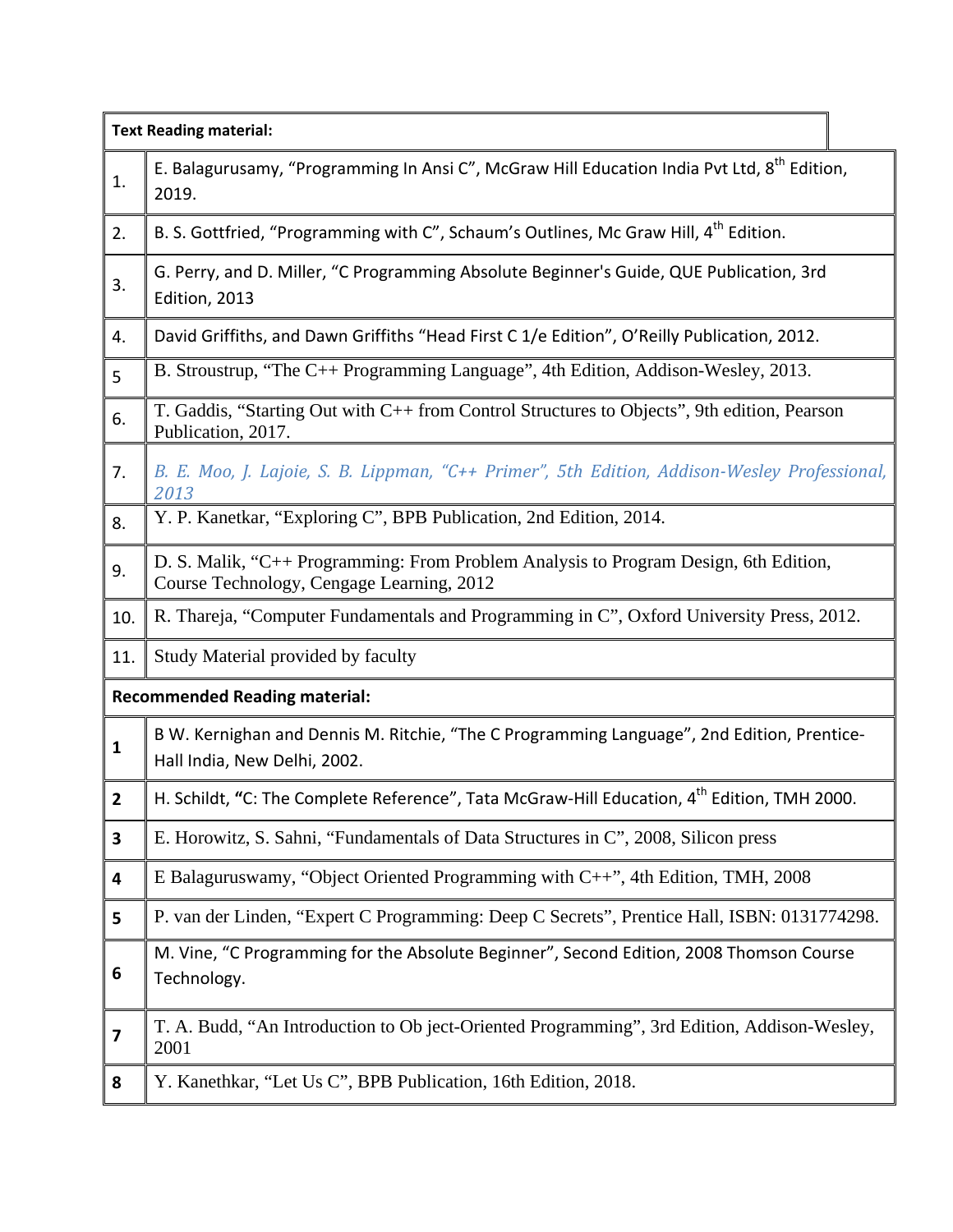|  | 9   R. Lafore, "Object-Oriented Programming in C++", Fourth Edition, Sams Publishing, 2002. |
|--|---------------------------------------------------------------------------------------------|
|--|---------------------------------------------------------------------------------------------|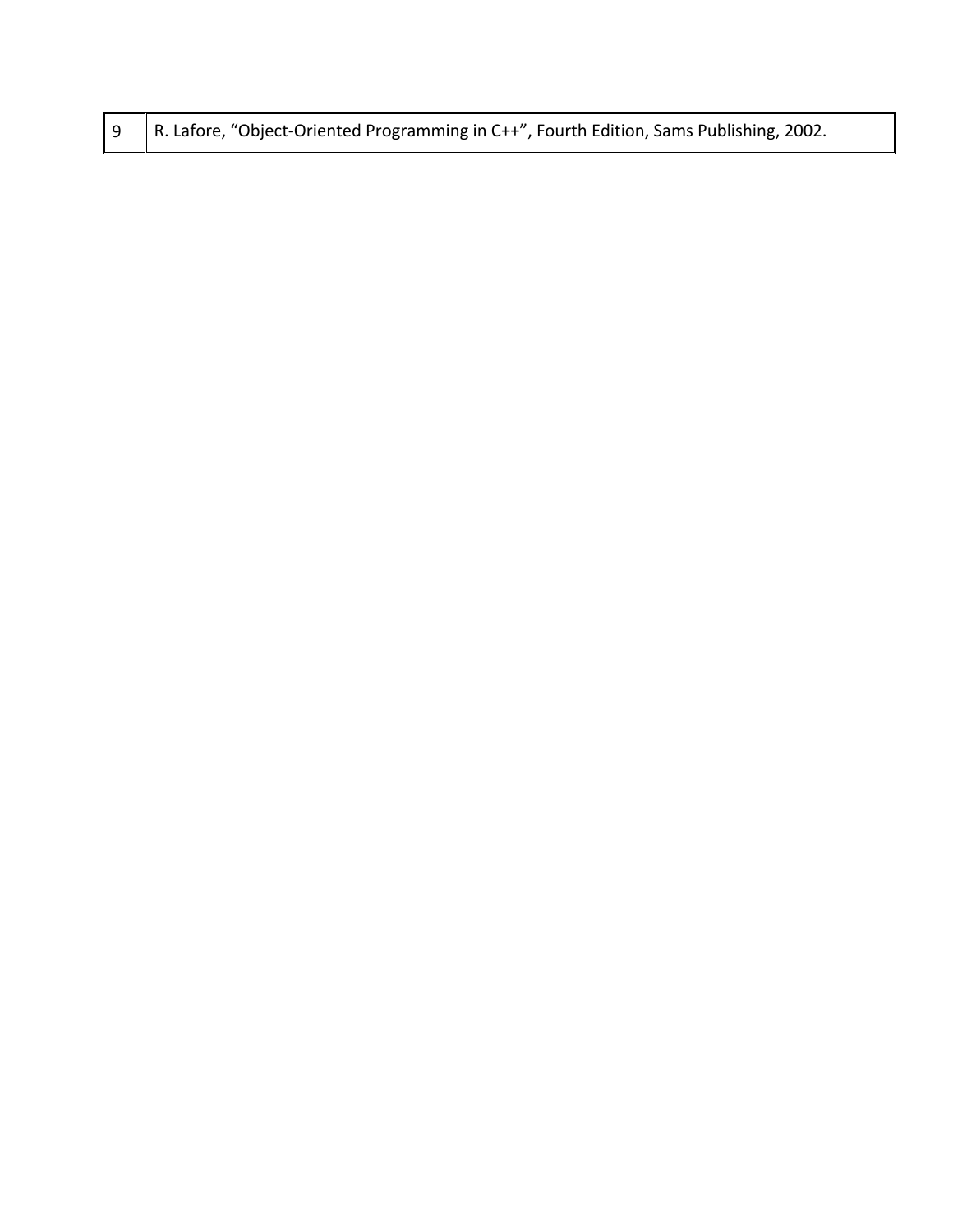# **Detailed Syllabus Labwise Breakup**

| <b>Course Code</b>     | 15B17EC171               | <b>Semester -:</b> Even<br>(specify Odd/Even)                                                                                                                                                                     |  | <b>Semester-: II, Session: 2019 -2020</b><br><b>Month</b> -:<br>January – May |  |  |
|------------------------|--------------------------|-------------------------------------------------------------------------------------------------------------------------------------------------------------------------------------------------------------------|--|-------------------------------------------------------------------------------|--|--|
| <b>Course Name</b>     | Electrical Science-1 Lab |                                                                                                                                                                                                                   |  |                                                                               |  |  |
| <b>Credits</b>         | 2                        | <b>Contact Hours</b>                                                                                                                                                                                              |  |                                                                               |  |  |
| <b>Faculty (Names)</b> | Coordinator(s)           | Kaushal Nigam & Nisha Venkatesh                                                                                                                                                                                   |  |                                                                               |  |  |
|                        | Teacher(s)               | Abhay Kumar, Ashish Gupta, Atul K. Srivastava, Amit Kumar<br>Goyal, Ankit Garg, Jyoti Vyas, Kirminder Singh, Monika, Madhu<br>Jain, Ritesh Sharma, Raghvendra Singh, Sajai Vir Singh, Varun<br>Goel, Vijay Khare. |  |                                                                               |  |  |

| <b>COURSE OUTCOMES</b> |                                                                                                                                | <b>COGNITIVE LEVELS</b> |
|------------------------|--------------------------------------------------------------------------------------------------------------------------------|-------------------------|
| C <sub>176.1</sub>     | Understand various active and passive components and instruments<br>(Multimeter, Bread board, Regulated D.C. power supply).    | Understanding<br>(C2)   |
| C <sub>176.2</sub>     | Acquire the knowledge of electrical network and circuit such as<br>branch, node, loop and mesh in networks and circuits.       | Analyzing<br>(C4)       |
| C <sub>176.3</sub>     | Study and verification of reduction technique using different network<br>theorem.                                              | Remembering<br>(C1)     |
| C176.4                 | Study and verification of series and parallel AC circuits as well as<br>Open & Short Circuit Test in single phase transformer. | Applying<br>(C3)        |

| <b>Module</b><br>No. | Title of the<br><b>Module</b>                                                  | <b>List of Experiments</b>                                                                                                                                     | $\cos$ |
|----------------------|--------------------------------------------------------------------------------|----------------------------------------------------------------------------------------------------------------------------------------------------------------|--------|
| 1.                   | Introduction of<br>active and<br>passive<br>components                         | Introduction to various components (Resistor, Capacitor,<br>inductor, and IC) and instruments Multimeter, Bread board,<br>Regulated D.C. power supply and CRO. | C176.1 |
| 2.                   | Analysis and<br>verifications of<br>Mesh and Node                              | Verification of KVL and KCL using a given circuit.                                                                                                             | C176.2 |
| 3.                   | Analysis and<br>verification of<br>Transform<br>Network                        | Realization of Equivalent Resistance of Star to Delta and<br>Delta to Star Transformation.                                                                     | C176.2 |
| 4.                   | Analysis and<br>verification of<br>of Super Node                               | Verification of Super Node using Voltage Source.                                                                                                               | C176.2 |
| 5 <sub>1</sub>       | Analysis and<br>verification of<br>Divider rules<br>for Current and<br>Voltage | To verify the voltage divider rule (VDR) and the current<br>divider rule (CDR).                                                                                | C176.2 |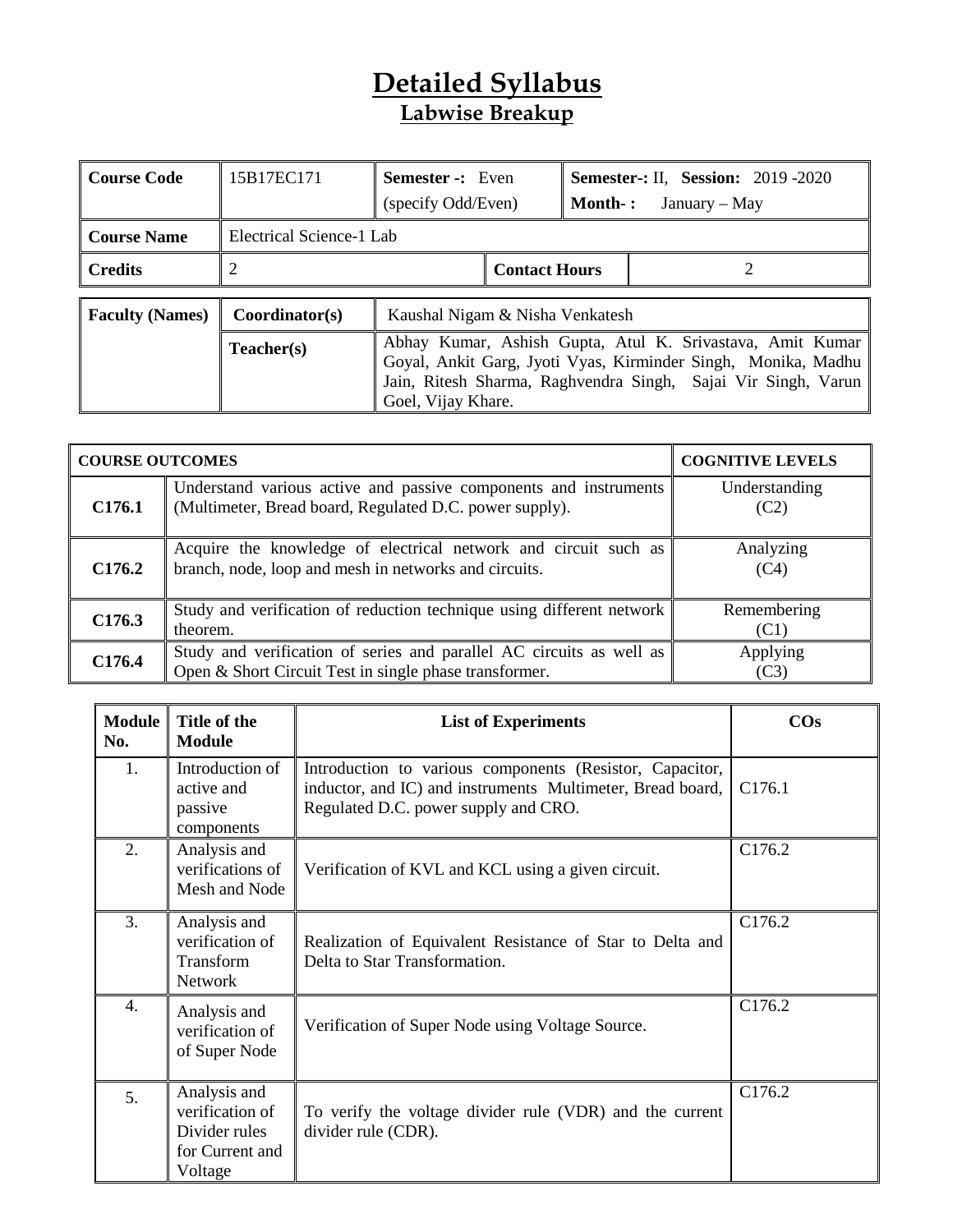| 6.                         | Study and<br>Analysis of<br>Superposition<br>Theorem                           | Verification of Superposition Theorem.                                                                 | C176.3                     |
|----------------------------|--------------------------------------------------------------------------------|--------------------------------------------------------------------------------------------------------|----------------------------|
| 7.                         | Analysis and<br>verification of<br>Thevenin's/<br>Norton<br>Theorem            | Verification of Thevenin's Theorm and Norton Theorm.                                                   | C176.3                     |
| 8.                         | Analysis and<br>verification of<br>Maximum<br><b>Power Transfer</b><br>Theorem | Verification of Maximum Power Transfer Theorem.                                                        | C176.3                     |
| 9.                         | Study and<br>Verification of<br>AC Signal in<br>term of RMS<br>and PP Value    | To study the Root-Mean-Square(RMS), Peak, and Peak-to-<br>Peak Values, Measurements with Oscilloscope. | C176.4                     |
| 10.                        | Study and<br>Analysis of<br>Resonance<br>Circuit                               | To study the behavior of Series-Parallel RLC Circuit at<br>Resonance.                                  | C176.4                     |
| 11.                        | Study of open<br>Circuit Test                                                  | Open Circuit Test in Single Phase Transformer<br>using Vlab.                                           | C176.4                     |
| 12.                        | <b>Study of Short</b><br>Circuit test                                          | Short Circuit Test in Single Phase Transformer<br>using Vlab.                                          | C176.4                     |
|                            | <b>Evaluation Criteria</b>                                                     |                                                                                                        |                            |
| <b>Components</b><br>Viva1 |                                                                                |                                                                                                        | <b>Maximum Marks</b><br>20 |
| Viva <sub>2</sub>          |                                                                                |                                                                                                        | 20                         |
|                            | Report file, Attendance, and D2D                                               |                                                                                                        | $60(15+15+30)$             |
| <b>Total</b>               |                                                                                | 100                                                                                                    |                            |

|     | <b>Recommended Reading material:</b> Author(s), Title, Edition, Publisher, Year of Publication etc. (Text books,<br>Reference Books, Journals, Reports, Websites etc. in the IEEE format) |  |  |  |  |  |
|-----|-------------------------------------------------------------------------------------------------------------------------------------------------------------------------------------------|--|--|--|--|--|
| 1.  | Nilsson Riedel, Electric Circuits," Pearson, 11 <sup>th</sup> Edition, 2019                                                                                                               |  |  |  |  |  |
| 2.  | Abhijit Chakrabarti, "Circuit Theory Analysis and Synthesis," Dhanpat Rai & Co.; 7th Edition, 2018                                                                                        |  |  |  |  |  |
| 3.  | U. S. Bkashi A.U. Bakshi S. Ilaiyaraja,, "Circuit Theory Technical Publications; $3rd$ Edition, 2019                                                                                      |  |  |  |  |  |
| -4. | Roman Malaric, "Instrumention and Measurement in Electrical Engineering, "Universal Publisher, 3rd<br>Edition, 2011.                                                                      |  |  |  |  |  |
| 5.  | DP Kothar and I J Nagrath, "Electric Machine," TMH; 4 <sup>th</sup> Edition, 2010                                                                                                         |  |  |  |  |  |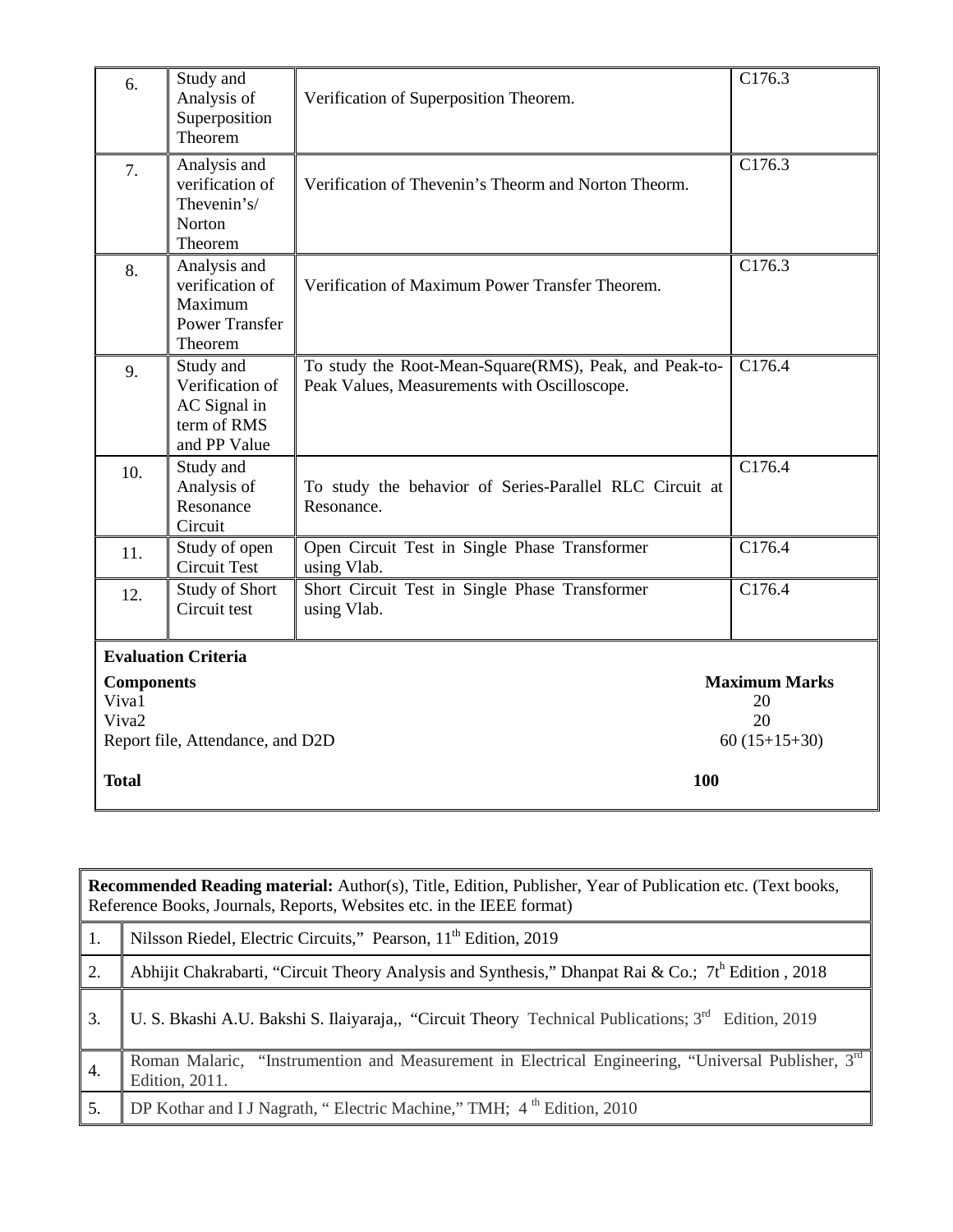#### **Detailed Syllabus Lab-wise Breakup**

| <b>Course Code</b>     | 15B17PH271                     | <b>Semester</b> Even                                                                                                                                                                                                                                                                                 |  | <b>Semester II Session 2019-2020</b><br><b>Month: from</b> Jan-June |  |  |  |
|------------------------|--------------------------------|------------------------------------------------------------------------------------------------------------------------------------------------------------------------------------------------------------------------------------------------------------------------------------------------------|--|---------------------------------------------------------------------|--|--|--|
| <b>Course Name</b>     | Physics Lab-2                  |                                                                                                                                                                                                                                                                                                      |  |                                                                     |  |  |  |
| <b>Credits</b>         |                                | <b>Contact Hours</b>                                                                                                                                                                                                                                                                                 |  |                                                                     |  |  |  |
| <b>Faculty (Names)</b> | Coordinator(s)                 | Alok Pratap Singh Chauhan                                                                                                                                                                                                                                                                            |  |                                                                     |  |  |  |
|                        | Teacher(s)<br>(Alphabetically) | Alok Pratap Singh Chauhan, Amit Verma, Anuj Kumar, Anuraj<br>Panwar, Bhubesh Chander Joshi, D. K. Rai, Dinesh Tripathi,<br>Himanshu Pandey, Manoj Kumar, Manoj Tripathi, N. K. Sharma,<br>Navendu Goswami, Prashant Chauhan, S. C. Katyal, Sandeep<br>Chhoker, Swati Rawal, Vikas Malik, Vivek Sajal |  |                                                                     |  |  |  |

|                    | <b>COURSE OUTCOMES</b>                                                                                  | <b>COGNITIVE LEVELS</b> |
|--------------------|---------------------------------------------------------------------------------------------------------|-------------------------|
| C171.1             | Recall laser, fibre optics, semiconductor and solid state physics<br>principles behind the experiments. | Remembering $(C1)$      |
| C171.2             | Explain the experimental setup and the principles involved behind the<br>experiments performed.         | Understanding $(C2)$    |
| C <sub>171.3</sub> | Plan the experiment and set the apparatus and take measurements.                                        | Applying $(C3)$         |
| C171.4             | Analyze the data obtained and calculate the error.                                                      | Analyzing (C4)          |
| C <sub>171.5</sub> | Interpret and justify the results.                                                                      | Evaluating $(C5)$       |

| <b>Module</b><br>No. | <b>Title of the Module</b> | <b>List of Experiments</b>                                                                                                                                                                                                                                                                                                                                                                                                                                                                                           | CO      |
|----------------------|----------------------------|----------------------------------------------------------------------------------------------------------------------------------------------------------------------------------------------------------------------------------------------------------------------------------------------------------------------------------------------------------------------------------------------------------------------------------------------------------------------------------------------------------------------|---------|
| 1.                   | Semiconductor<br>Physics   | 1(a) To determine the band gap in a semiconductor using its p-n<br>junction diode.<br>1(b) To draw the I-V characteristic of Solar cell and find<br>maximum power and fill factor.<br>2(a) To measure resistivity of semiconductor at different<br>temperatures by Four Probe Method.<br>2(b) To determine Band Gap of the semiconductor.<br>3(a) To study the Hall effect in semiconductor and to determine<br>its allied coefficients.<br>3(b) To study the magneto resistance of given semiconductor<br>material. | $1 - 5$ |
| 2.                   | Solid State Physics        | 4. To study the Magnetostriction in metallic rod with the help of<br>Michelson interferometer arrangement.<br><b>5.</b> To find the susceptibility of a paramagnetic substance $(FeCl3)$<br>in the form of liquid or a solution.<br><b>6.</b> Study of dielectric (constant) behavior and determination of<br>Curie's temperature of ferroelectric ceramics.                                                                                                                                                         | $1 - 5$ |
| 3.                   | <b>Modern Physics</b>      | $7(a)$ To determine the value of specific charge (e/m) of an<br>electron by Thomson's method. (b) To determine the velocity of<br>ultrasonic wave in the medium of liquid using ultrasonic<br>interferometer and to determine the compressibility of the given<br>liquid.<br><b>8.</b> To determine the value of specific charge $(e/m)$ of an electron<br>by Magnetron method.                                                                                                                                      | $1 - 5$ |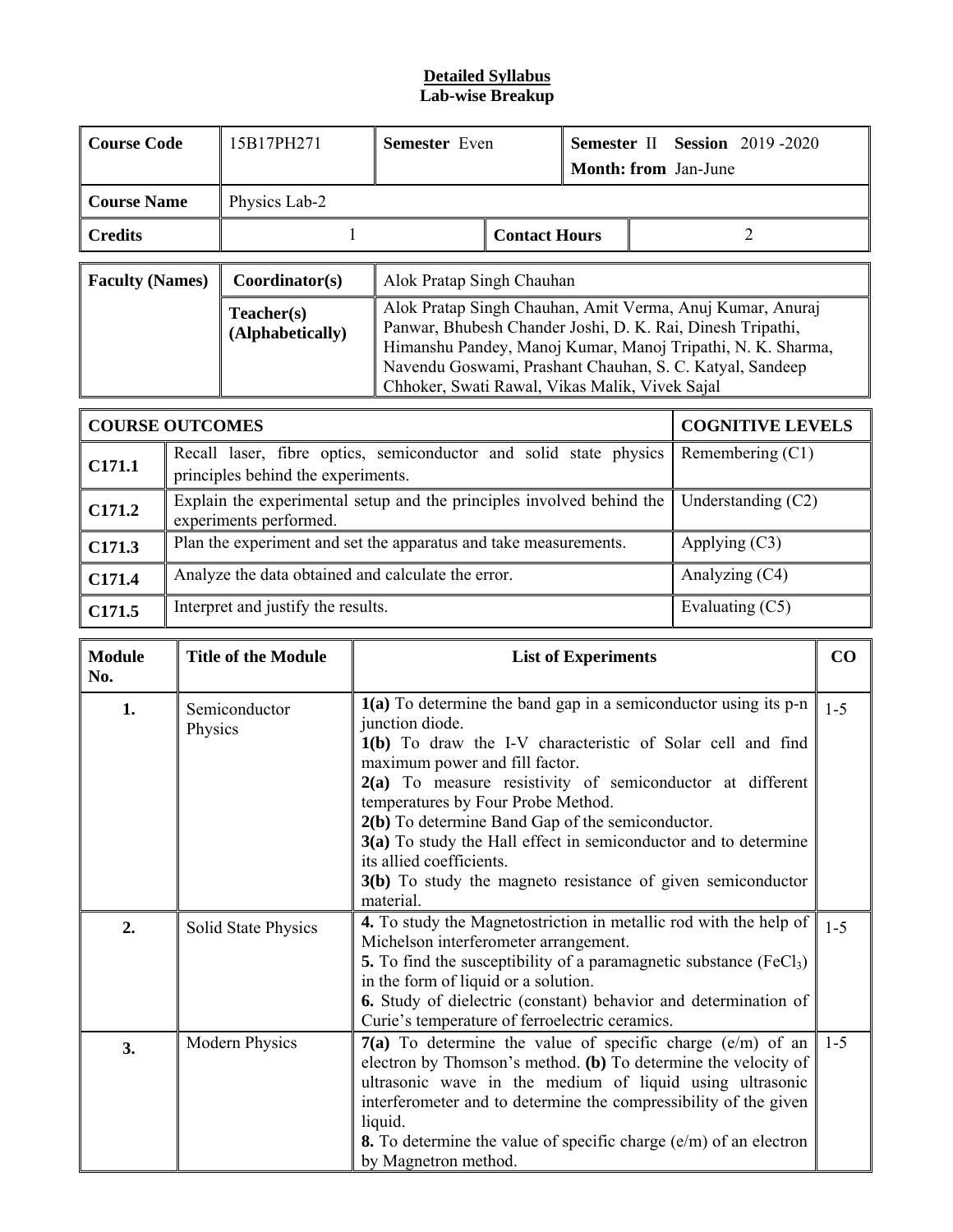|                                                                                                                                                                                           |                      | 9(a) To determine Planck"s Constant using LEDs of known<br>wavelength.<br>(b) To study the photovoltaic cell and hence verify the inverse                                                                                                                                        |         |  |  |
|-------------------------------------------------------------------------------------------------------------------------------------------------------------------------------------------|----------------------|----------------------------------------------------------------------------------------------------------------------------------------------------------------------------------------------------------------------------------------------------------------------------------|---------|--|--|
|                                                                                                                                                                                           |                      | square law.                                                                                                                                                                                                                                                                      |         |  |  |
| 4.                                                                                                                                                                                        | <b>Optical Fiber</b> | $10(a)$ To determine the numerical aperture of a given multimode<br>optical fiber. (b) To measure the power loss at a splice between<br>two multimode fibers and to study the variation of splice loss<br>with Longitudinal and Transverse misalignments of the given<br>fibers. | $1 - 5$ |  |  |
| <b>Evaluation Criteria</b>                                                                                                                                                                |                      |                                                                                                                                                                                                                                                                                  |         |  |  |
|                                                                                                                                                                                           |                      |                                                                                                                                                                                                                                                                                  |         |  |  |
| <b>Components</b>                                                                                                                                                                         |                      | <b>Maximum Marks</b>                                                                                                                                                                                                                                                             |         |  |  |
| Mid Term Viva (V1)                                                                                                                                                                        |                      | 20                                                                                                                                                                                                                                                                               |         |  |  |
| End Term Viva (V2)                                                                                                                                                                        |                      | 20                                                                                                                                                                                                                                                                               |         |  |  |
| D2D                                                                                                                                                                                       |                      | 60                                                                                                                                                                                                                                                                               |         |  |  |
| <b>Total</b>                                                                                                                                                                              |                      | <b>100</b>                                                                                                                                                                                                                                                                       |         |  |  |
|                                                                                                                                                                                           |                      |                                                                                                                                                                                                                                                                                  |         |  |  |
| <b>Recommended Reading material:</b> Author(s), Title, Edition, Publisher, Year of Publication etc. (Text books,<br>Reference Books, Journals, Reports, Websites etc. in the IEEE format) |                      |                                                                                                                                                                                                                                                                                  |         |  |  |

|    | Dey and Dutta, Practical Physics |
|----|----------------------------------|
| ∸∙ | Lab Manuals                      |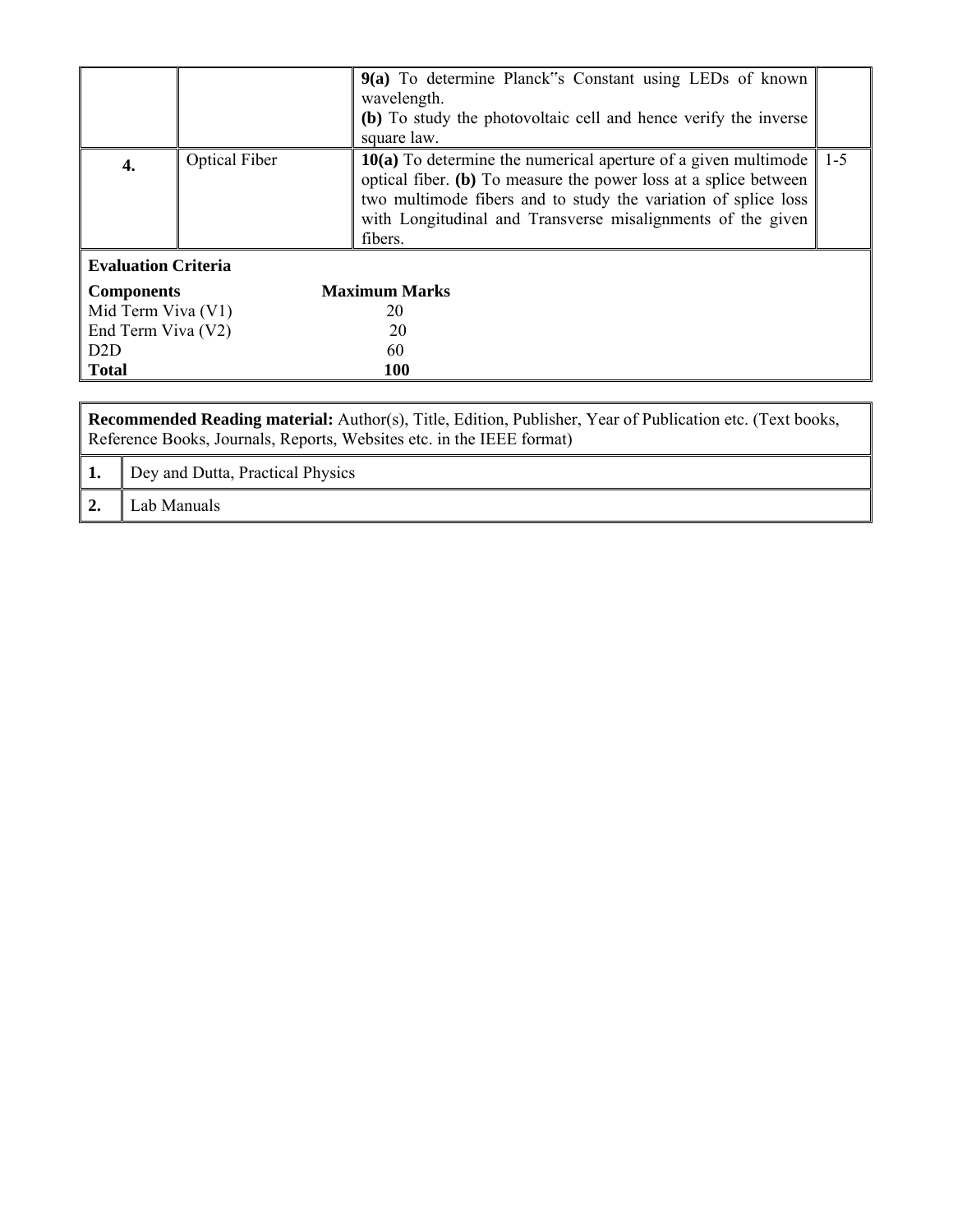## **Detailed Syllabus Lab-wise Breakup**

|                        | <b>Course Code</b><br>18B15GE111<br><b>Semester:</b> Even<br>Semester: II<br>(specify Odd/Even)<br><b>Month from:</b> Jan to June           |                                                            |                                                       | <b>Session</b> 2019-2020 |  |                          |                             |
|------------------------|---------------------------------------------------------------------------------------------------------------------------------------------|------------------------------------------------------------|-------------------------------------------------------|--------------------------|--|--------------------------|-----------------------------|
| <b>Course Name</b>     |                                                                                                                                             | Engineering Drawing and Design                             |                                                       |                          |  |                          |                             |
| <b>Credits</b>         |                                                                                                                                             | 1.5                                                        |                                                       | <b>Contact Hours</b>     |  |                          | 3                           |
| <b>Faculty (Names)</b> |                                                                                                                                             | Coordinator(s)                                             | Madhu Jhariya, Deepak Kumar                           |                          |  |                          |                             |
|                        |                                                                                                                                             | Teacher(s)<br>(Alphabetically)                             | Chandan Kumar, Nitesh Kumar, Rahul Kumar, Vimal Saini |                          |  |                          |                             |
|                        | <b>COURSE OUTCOMES</b><br><b>COGNITIVE LEVELS</b>                                                                                           |                                                            |                                                       |                          |  |                          |                             |
| C178.1                 | Recall the use of different instruments used in Engineering Drawing<br>and Importance of BIS and ISO codes.                                 |                                                            |                                                       |                          |  | Remembering<br>(Level I) |                             |
| C178.2                 |                                                                                                                                             | Illustrate various types of mathematical curves and scale. |                                                       |                          |  |                          | Understanding<br>(Level II) |
| C178.3                 | Classify different types of projection and Construct Orthographic<br>Applying<br>(Level III)<br>projection of Point, Line, Plane and Solid. |                                                            |                                                       |                          |  |                          |                             |
| C178.4                 | Construct Isometric Projection and Conversion of Orthographic view<br>to Isometric view and vice-versa.                                     |                                                            |                                                       |                          |  | Applying<br>(Level III)  |                             |
| C178.5                 | Construct Engineering model in Drawing software (AutoCAD) and<br>Compare it with conventional drawing.                                      |                                                            |                                                       |                          |  | Analyzing<br>(Level IV)  |                             |

| <b>Module</b><br>No. | <b>Title of the Module</b>                                           | <b>List of Experiments</b>                                                                                                                                                                                                                                                                                       | CO                 |
|----------------------|----------------------------------------------------------------------|------------------------------------------------------------------------------------------------------------------------------------------------------------------------------------------------------------------------------------------------------------------------------------------------------------------|--------------------|
| 1.                   | Introduction to<br>Engineering<br>Drawing                            | Principles of engineering graphics and their significance, usage<br>of drawing instruments.<br>Technical vertical capital letters which includes English<br>alphabets and numeric.                                                                                                                               | C178.1             |
| 2.                   | <b>Engineering Curves</b>                                            | Constructing a pentagon and hexagon; engineering curves:<br>Parabola, Ellipse, Hyperbola, Cycloids and Involutes.                                                                                                                                                                                                | C178.2             |
| 3.                   | Orthographic<br>Projections                                          | <b>Projection of points:</b> Point on VP, HP, in space.<br>Projection of straight lines: Lines inclined or parallel to any one<br>of the planes; lines inclined to both HP and VP with traces.<br>Projection of planes: Plane on VP, HP, inclined to any one of<br>the planes; plane inclined to both HP and VP. | C178.3             |
| $\overline{4}$ .     | Projections of<br><b>Regular Solids</b>                              | Projections of solids in simple position, inclined to one/both the<br>planes.                                                                                                                                                                                                                                    | C178.3             |
| 5.                   | Sections and<br>Sectional Views of<br><b>Right Angular</b><br>Solids | Sections of solids: Section of standard solids and true shape<br>$\bullet$<br>section of standard machine elements for the section planes<br>perpendicular to one plane and parallel or inclined to other plane.                                                                                                 | C <sub>178.3</sub> |